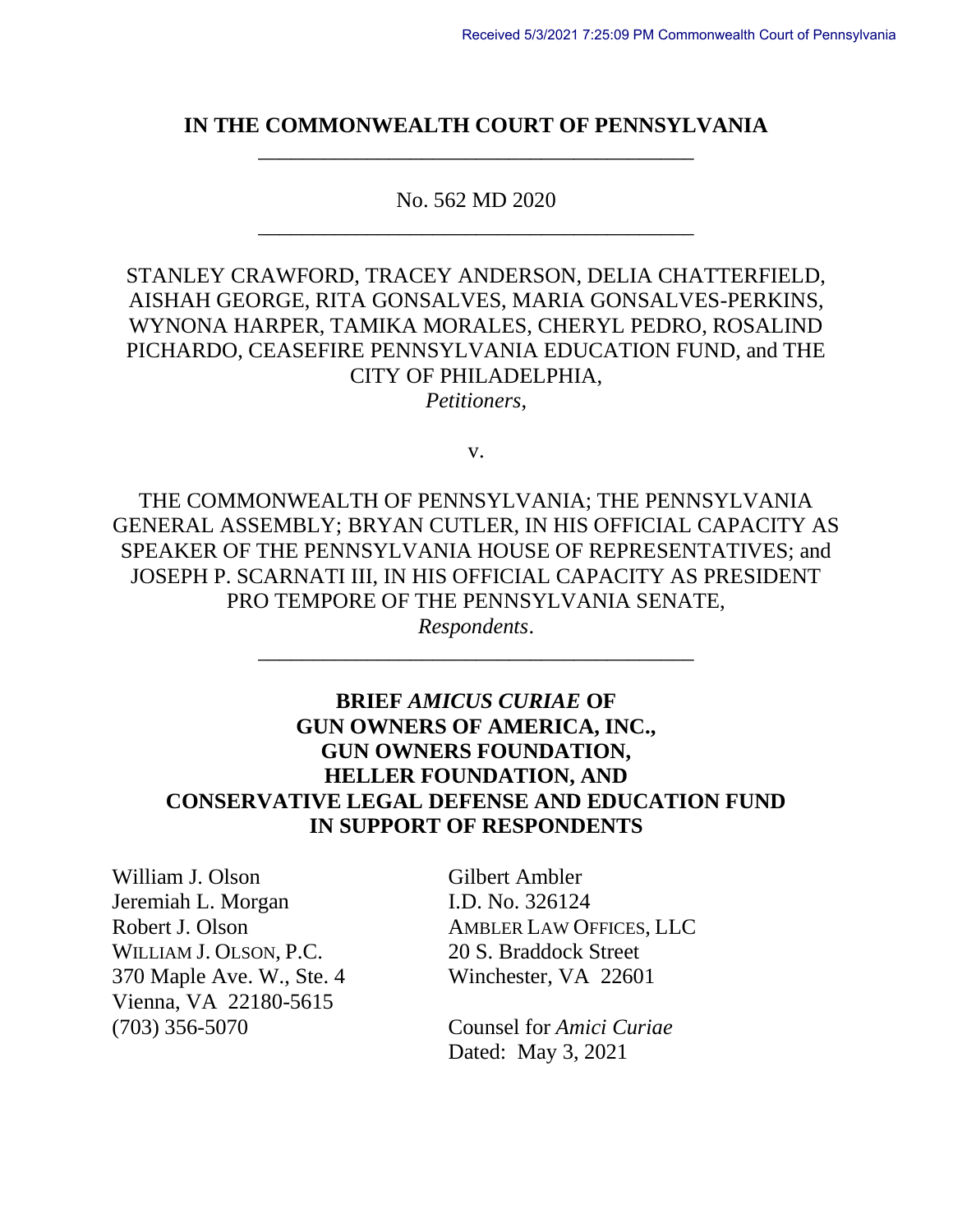# **TABLE OF CONTENTS**

|                | <b>ARGUMENT</b>                                          |                                                                |  |
|----------------|----------------------------------------------------------|----------------------------------------------------------------|--|
| $\mathbf{I}$ . | THE RELIEF REQUESTED WOULD VIOLATE THE SEPARATION OF     |                                                                |  |
|                | A.                                                       | Philadelphia Asks this Court to Usurp a Legislative Function 5 |  |
|                | <b>B.</b>                                                |                                                                |  |
|                | $\mathcal{C}$ .                                          | The Separation of Powers Principal Is Necessary to Protect     |  |
| $\Pi$ .        | THE PETITION IS ENTIRELY PREDICATED ON FALSE ASSUMPTIONS |                                                                |  |
|                |                                                          | .22                                                            |  |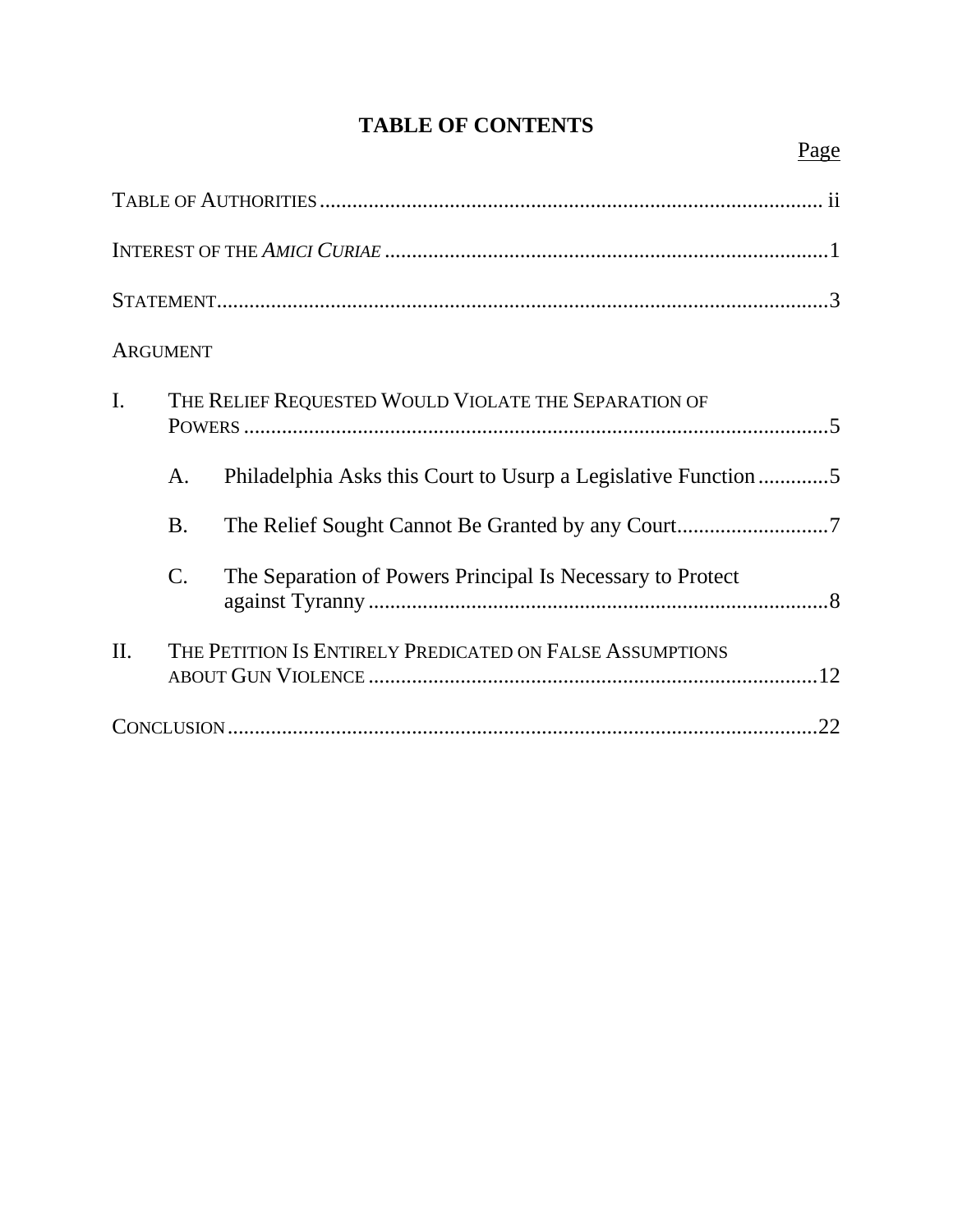# **TABLE OF AUTHORITIES**

Page

| PENNSYLVANIA STATE CONSTITUTION                                                         |  |
|-----------------------------------------------------------------------------------------|--|
|                                                                                         |  |
|                                                                                         |  |
|                                                                                         |  |
| <b>STATUTES</b>                                                                         |  |
|                                                                                         |  |
| <b>CASES</b>                                                                            |  |
| City of Philadelphia v. Beretta U.S.A., Corp., 126 F. Supp. 2d 882<br>$(E.D. Pa. 2000)$ |  |
| Gun Range, LLC v. City of Phila., 189 A.3d 28 (Pa. Commw. Ct. 2018)18                   |  |
|                                                                                         |  |
|                                                                                         |  |
| <b>MISCELLANEOUS</b>                                                                    |  |
| "Alleged carjacker shot dead by security officer in CVS parking lot in                  |  |
|                                                                                         |  |
| "Analysis of Murder Data in Baltimore," Crime Prevention Research                       |  |
|                                                                                         |  |
| C. Brennan, "153 ex-prosecutors slammed DA Larry Krasner in a letter,"                  |  |
|                                                                                         |  |
| G. Carey & J. McClellan, eds., Federalist No. 51., The Federalist                       |  |
|                                                                                         |  |
| "Carjacking Victim Shoots Suspect in Head in Center City, Philadelphia                  |  |
|                                                                                         |  |
| "Customer Shoots, Kills Robbery Suspect Inside NE Philly Chicken Wing Takeout           |  |
|                                                                                         |  |
| "Defensive Gun Uses by People Legally Carrying Guns: Cases from                         |  |
| April to May 2020," Crime Prevention Research Institute                                 |  |
|                                                                                         |  |
| A. Hawkins, "Study: 89% of 21st Century Mass Shootings Occurred in Gun-Free             |  |
|                                                                                         |  |
|                                                                                         |  |
| "Man dead following attempted carjacking at gas station in Tioga-                       |  |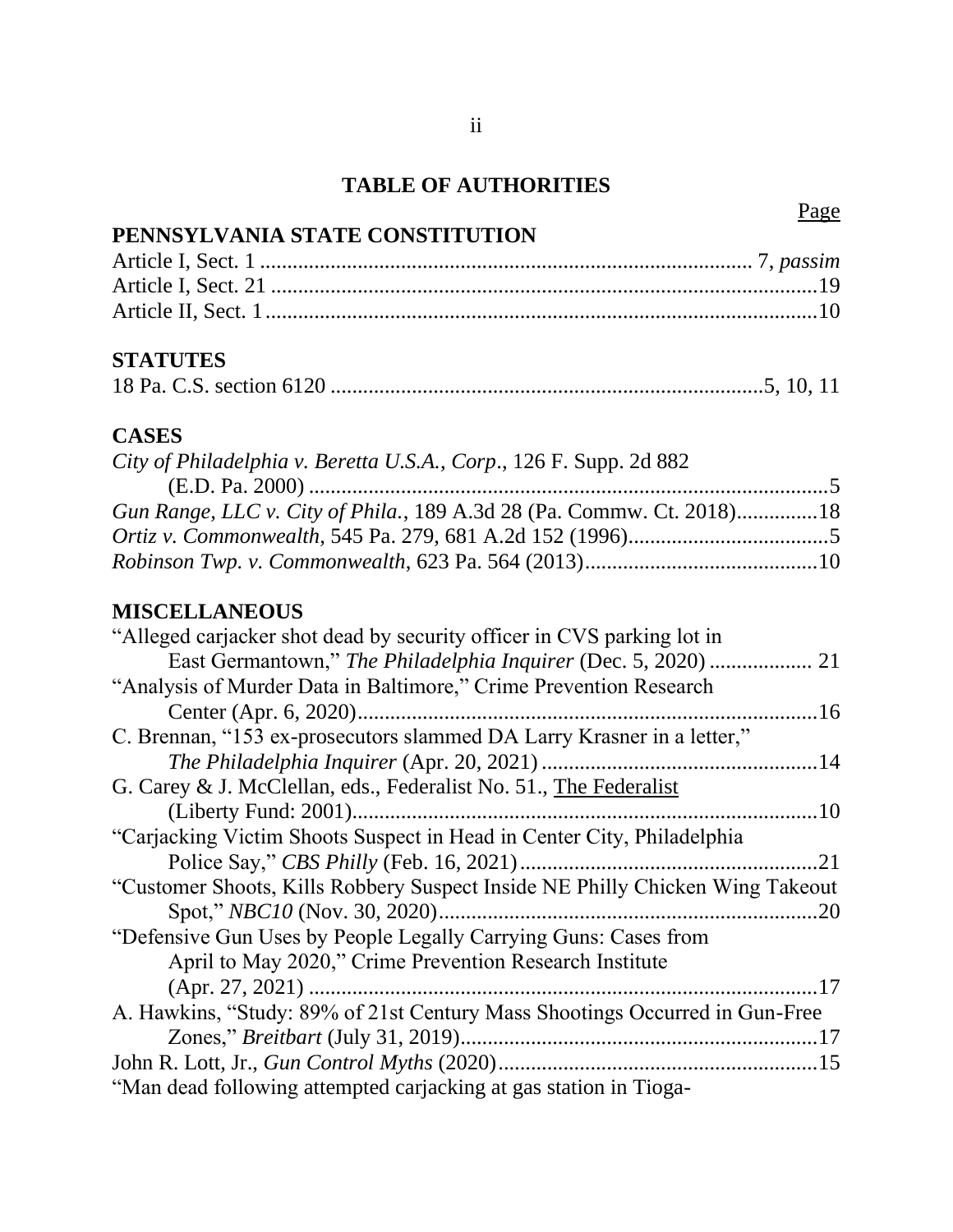| Murders in US very concentrated: 54% of US counties in 2014 had zero murders, |  |
|-------------------------------------------------------------------------------|--|
| 2% of counties have 51% of the murders."                                      |  |
|                                                                               |  |
| C. Stimson, "Meet Larry Krasner, the Rogue Prosecutor Wreaking                |  |
|                                                                               |  |
| "Updated: Murder and Homicide Rates Before and After Gun Bans,"               |  |
| Crime Prevention Research Center (Apr. 16, 2016) 15, 16                       |  |
| "Why Own a Gun? Protection Is Now Top Reason," PEW Research Center            |  |
|                                                                               |  |
| "Woman Shoots, Critically Wounds Intruder in Kensington, Philadelphia         |  |
|                                                                               |  |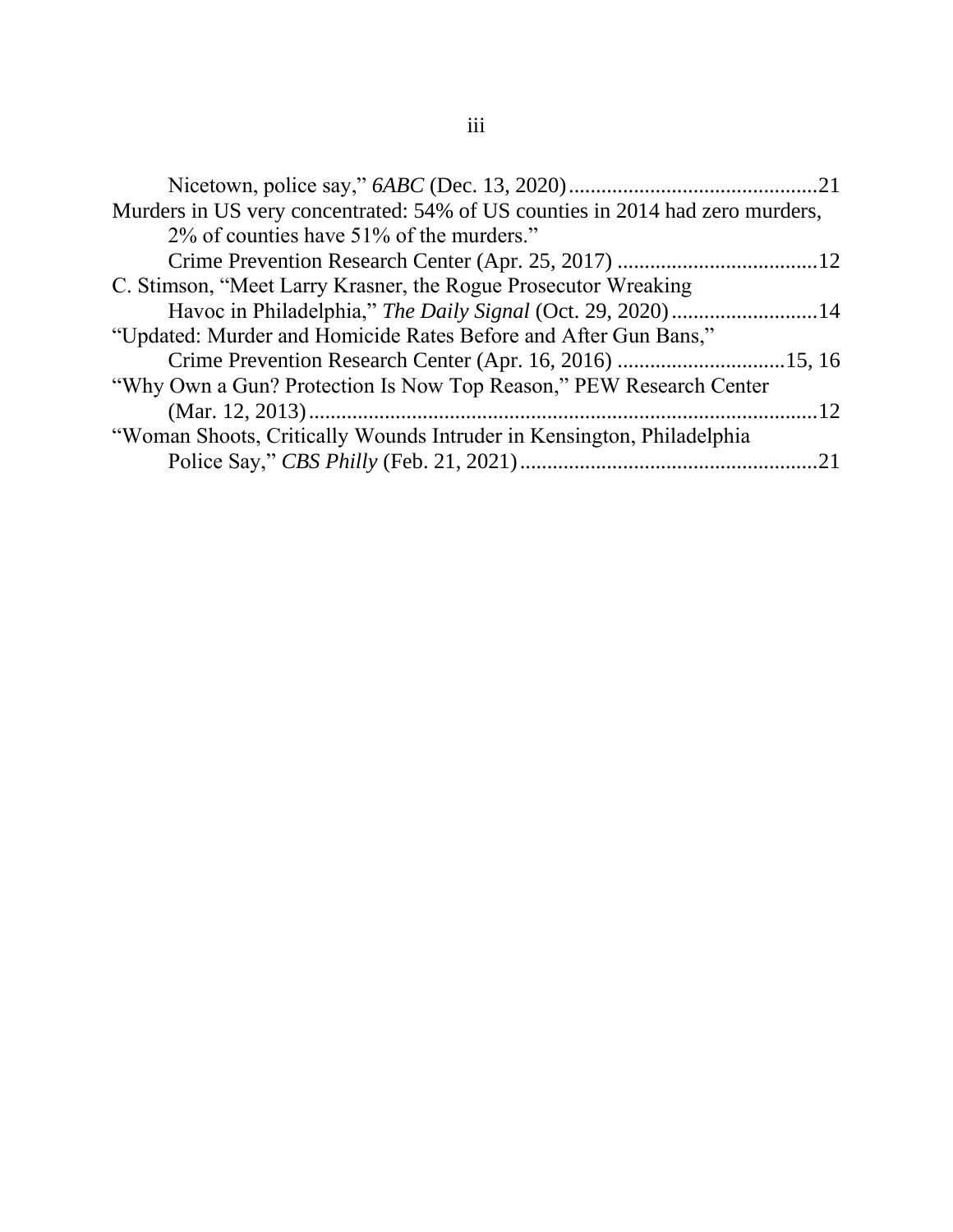#### **INTEREST OF THE** *AMICI CURIAE*<sup>1</sup>

*Amicus curiae* [Gun Owners of America, Inc.](https://www.gunowners.org/) ("GOA") is a California nonstock corporation with its principal place of business at 8001 Forbes Place, Springfield, Virginia. GOA has over 2 million members and supporters, including tens of thousands throughout Pennsylvania, including Philadelphia. Its Pennsylvania branch is [Gun Owners of Pennsylvania,](https://pennsylvania.gunowners.org/) which has its headquarters in Harrisburg, Pennsylvania. GOA operates as a nonprofit organization exempt from federal income taxes under Internal Revenue Code ("IRC") § 501(c)(4). GOA's mission is to preserve and defend the inherent rights of gun owners.

*Amicus curiae* [Gun Owners Foundation](https://www.gunowners.com/) ("GOF") is a Virginia non-stock corporation with its principal place of business in Springfield, Virginia. GOF is organized and operated as a nonprofit legal defense and educational foundation that is exempt from federal income taxes under IRC  $\S$  501(c)(3). GOF is supported by gun owners from across the country, including Pennsylvania residents.

 $<sup>1</sup>$  Petitioners and all Respondents, except the General Assembly which was unable to provide a</sup> final response, have consented or have stated they have no objection to the filing of this brief *amicus curiae*. No party's counsel authored the brief in whole or in part. No party or party's counsel contributed money that was intended to fund preparing or submitting the brief. No person other than these *amici curiae*, their members or their counsel contributed money that was intended to fund preparing or submitting this brief.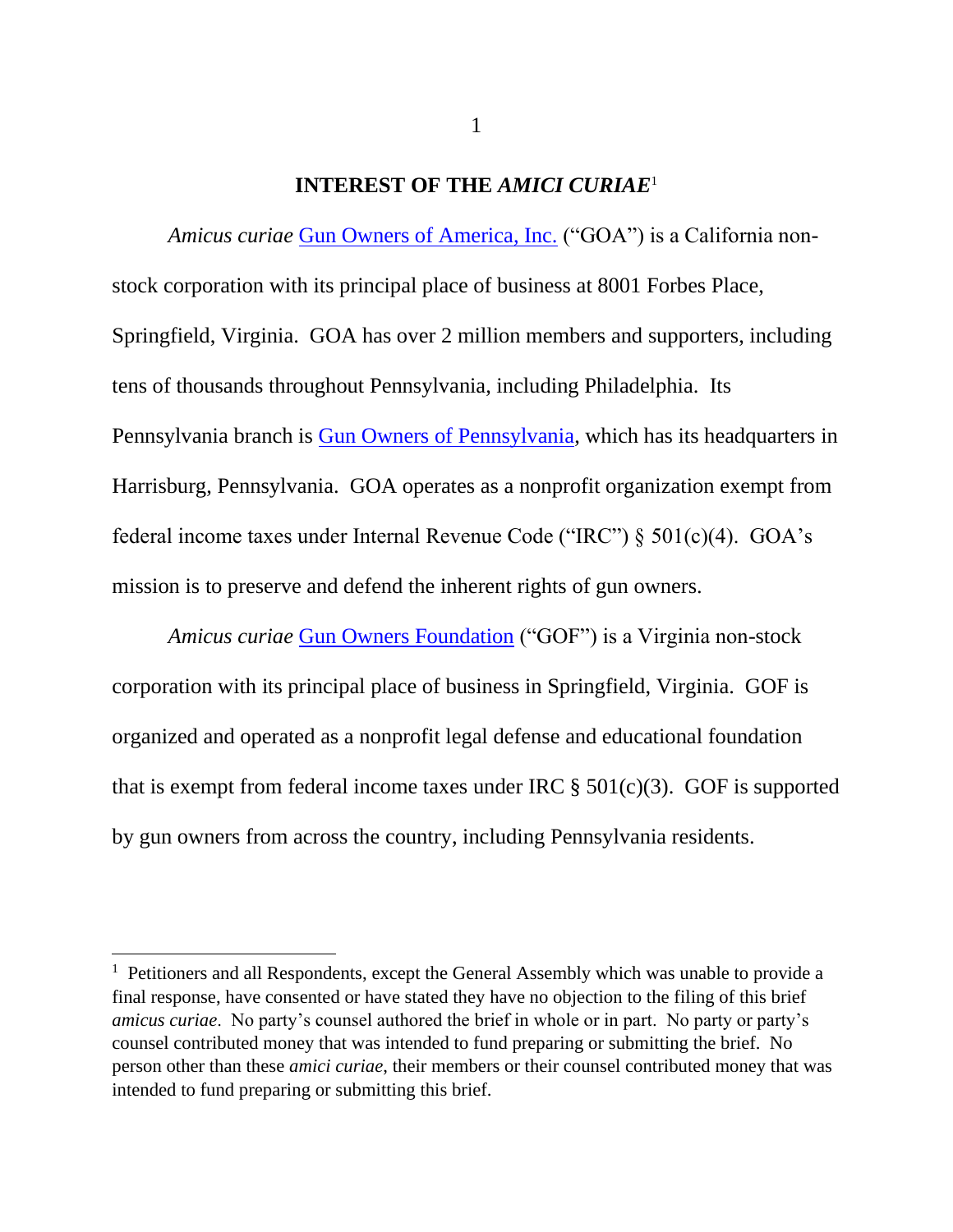*Amicus curiae* [Heller Foundation](https://www.hellerfoundation.org/) was formed by Dick Heller, plaintiff in the Second Amendment landmark decision of *District of Columbia v. Heller*, 554 U.S. 570 (2008). It is a nonpartisan educational organization defending firearms rights, headquartered in the District of Columbia, and is exempt from federal income taxes under IRC  $\S$  501(c)(3).

*Amicus curiae* [Conservative Legal Defense and Education Fund,](http://cldef.org/wordpress/) with headquarters in Vienna, Virginia, was formed 38 years ago to resist governmental assault on the written text of the Constitution and is exempt from federal income taxes under IRC  $\S 501(c)(3)$ .

All *amici* have filed scores of *amicus* briefs in firearms-related cases in state and federal courts.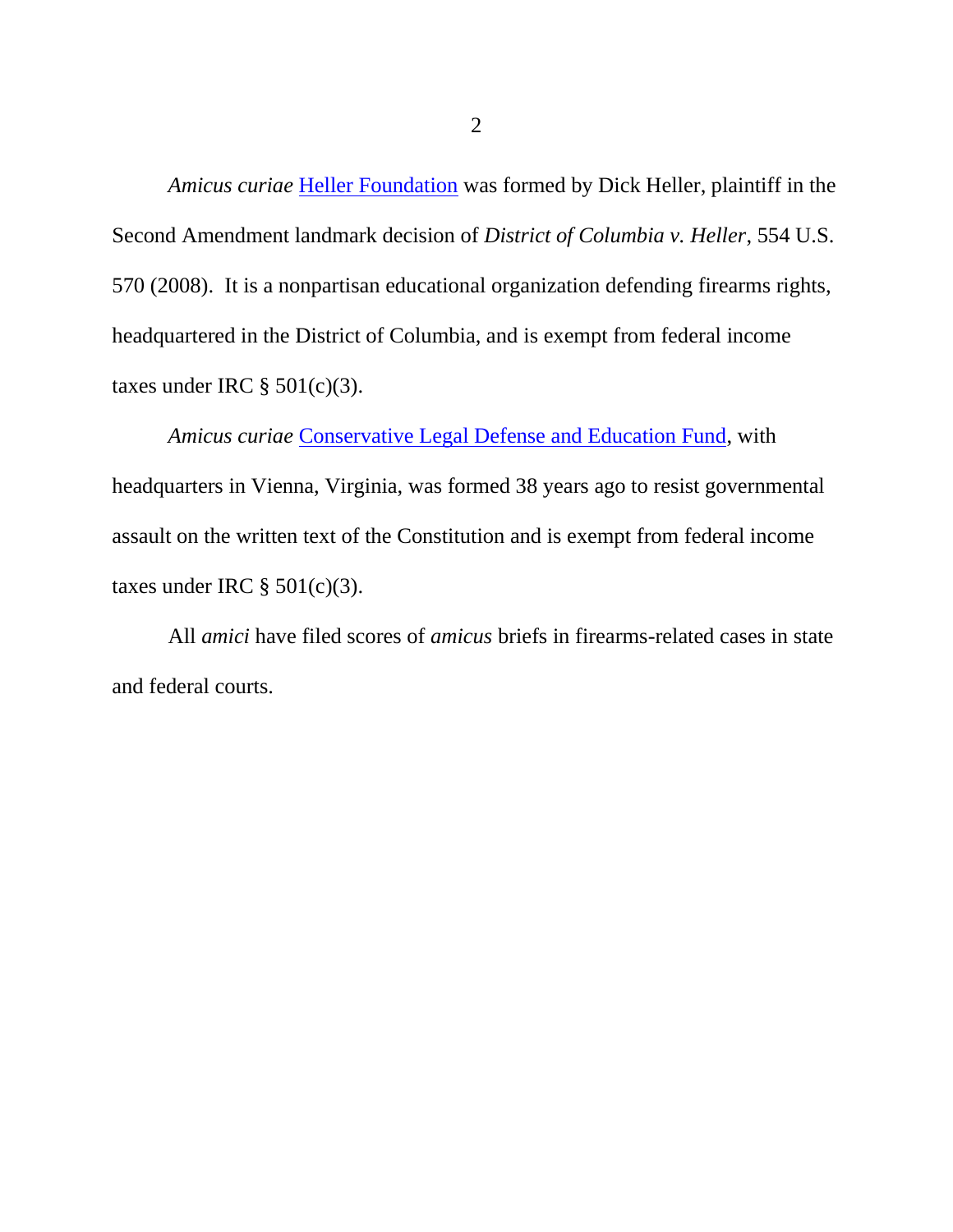#### **STATEMENT**

The Respondents raise five principal defenses to the Petition, all of which are well founded.<sup>2</sup> These *amici* believe each establishes the basis for dismissal of the Petition for failure to state a claim upon which relief may be granted.

These *amici* do not focus in this *amicus* brief on these defenses which are well supported by Respondents, but rather on two other issues: Separation of Powers arguments and the unsupported and false presuppositions associating guns and crime which underlie the Petition. However, these *amici* would like to add one

(ii) The relief sought is non-justiciable. See Pennsylvania Objections at 3, 5; Preliminary Objections of Respondent Speaker Bryan Cutler ("Speaker Objections") at 3; General Assembly Objections at 15-17; and President Pro Tempore Objections at 4.

(iii) Petitioners lack standing to assert their claims. See Pennsylvania Objections at 3, 5- 6; Speaker Objections at 3-7; and President Pro Tempore Objections at 2.

(iv) Collateral estoppel and/or res judicata preclude Petitioners' claims. See Pennsylvania Objections at 3, 6; Speaker Objections at 3, 7-10; General Assembly Objections at 12-15; and President Pro Tempore Objections at 6.

(v) The relief sought is preempted by state statute, as upheld by long-standing Supreme Court precedent. See Pennsylvania Objections at 3, 4-9; Speaker Objections at 8-10, 16-20; General Assembly Objections at 4-5, 7-10, 14-15; and President Pro Tempore Objections at 4-6.

<sup>2</sup> Respondents raise these defenses:

<sup>(</sup>i) There is no actual case or controversy before the Court. See Preliminary Objections of Respondent Commonwealth of Pennsylvania ("Pennsylvania Objections") at 3-4; Preliminary Objections of Respondent General Assembly ("General Assembly Objections") at 17-18; and Preliminary Objections of Respondent President Pro Tempore Joseph Scarnati ("President Pro Tempore Objections") at 3-4.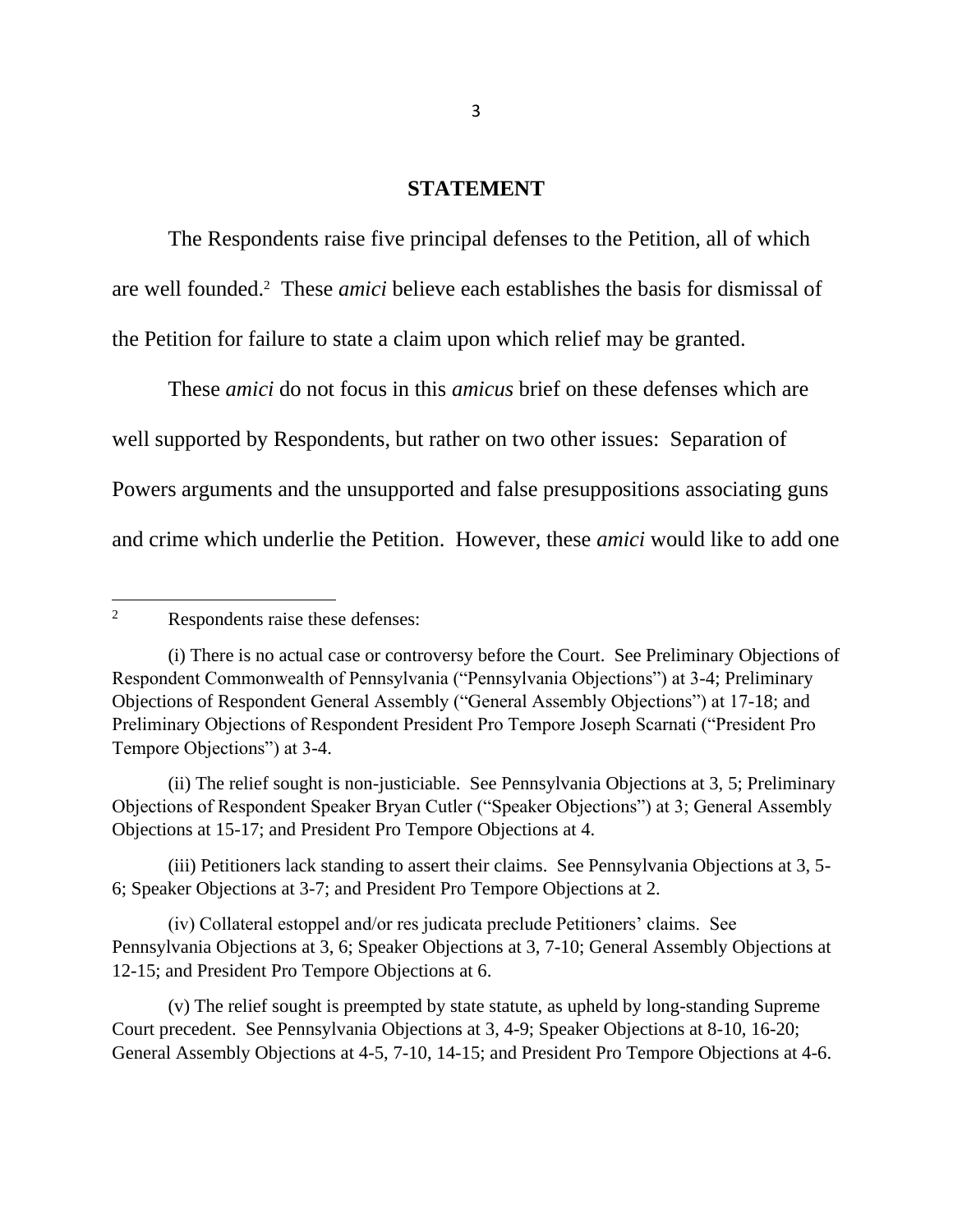comment on standing. One organizational Petitioner, CeaseFirePA, asserts

standing based on the following:

A principal way in which CeaseFirePA carries out its **mission** is by proposing, supporting, advocating, and educating the public about **legislative efforts to reduce gun violence**. In particular, CeaseFirePA works with communities hit hardest by gun deaths and injuries to **advance** local measures aimed at making their residents safer.... The Firearm Preemption Laws have impaired and continue to impair CeaseFirePA's ability to pursue its core **mission** by blocking its ability to advance a broad range of **effective, evidence-based local gun regulations**. [Petition for Review ("Petition"), paras. 43, 45 (emphasis added).]

These allegations are purely political and highly debatable. *Amicus* GOA has the same mission, "legislative efforts to reduce gun violence," but it pursues that objective by **opposing** "gun regulations" because such measures: (i) violate the natural law of self-defense; (ii) violate federal and state constitutions; and (iii) are proven by evidence to be counter-productive, as discussed in Section II, *infra*. The allegation that a lobbying group is impeded in its ability to achieve its lobbying objectives might create standing to challenge a governmental restriction on lobbying, but it certainly does not provide standing to challenge the legislative choice of the General Assembly to reserve to itself the authority to enact gun regulations for all of the Commonwealth.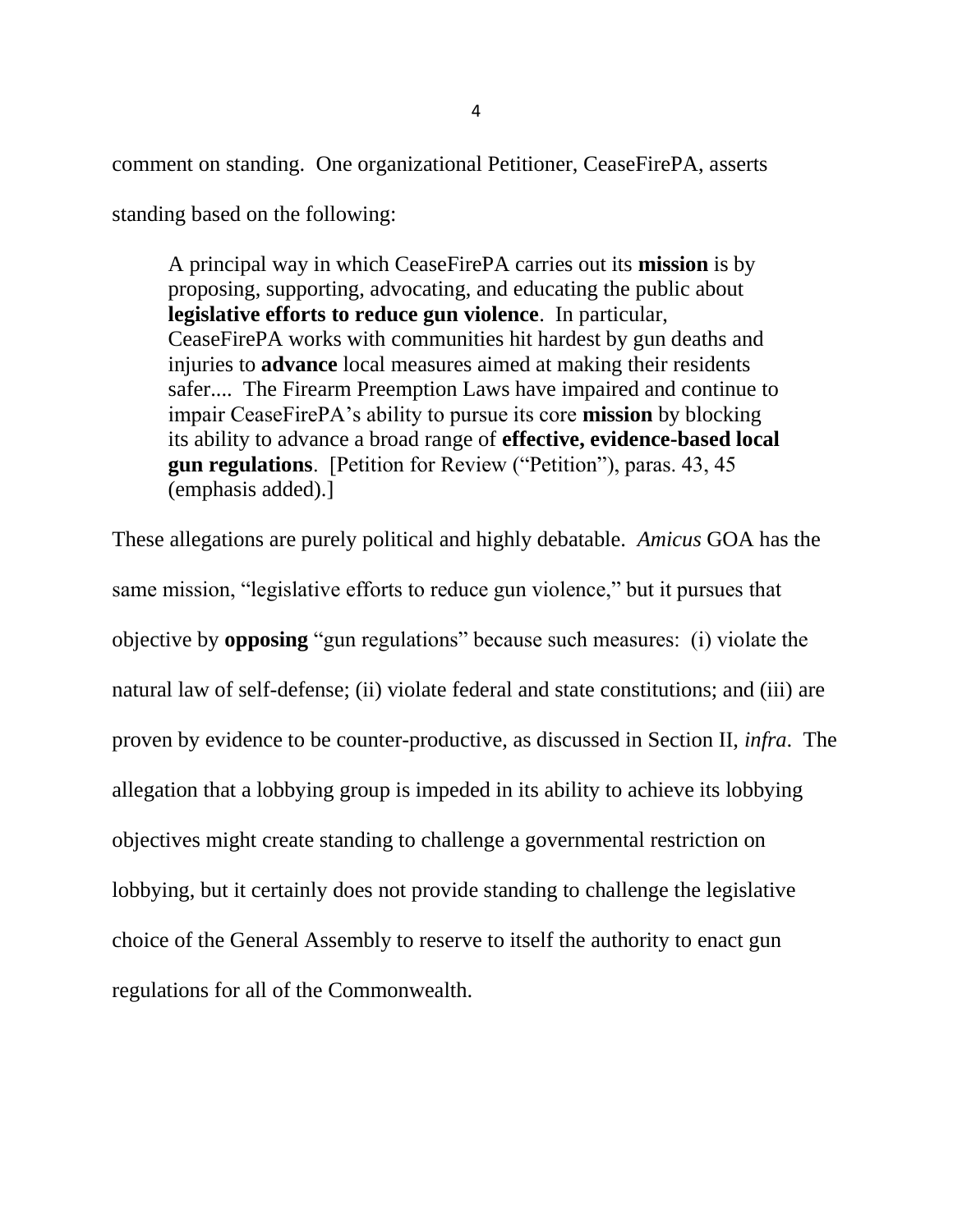### **ARGUMENT**

## **I. THE RELIEF REQUESTED WOULD VIOLATE THE SEPARATION OF POWERS.**

#### **A. Philadelphia Asks this Court to Usurp a Legislative Function.**

It would appear to be undisputed that the anti-gun politicians who have long dominated the government of the City of Philadelphia have been in a running political battle with most of the rest of the Commonwealth of Pennsylvania for decades over 18 Pa. C.S. section 6120 — Pennsylvania's firearms preemption statute. That political battle now has been brought into this Court — a place where it most certainly does not belong.

Philadelphia's Petition evinces its frustration at having been unsuccessful in its repeated lobbying efforts to have the General Assembly jettison the gun rights of Philadelphians by weakening Pennsylvania's preemption statute. Beginning 25 years ago, Philadelphia turned to the courts of the Commonwealth to override the constitutional powers of the General Assembly. *See Ortiz v. Commonwealth*, 545 Pa. 279, 681 A.2d 152 (1996); *see also City of Philadelphia v. Beretta U.S.A., Corp*., 126 F. Supp. 2d 882, 889-90 (E.D. Pa. 2000) aff'd, 277 F.3d 415 (3d Cir. 2002). Unsuccessful in Pennsylvania courts in the past, Philadelphia now brings yet another virtually identical challenge, presumably hoping that this court will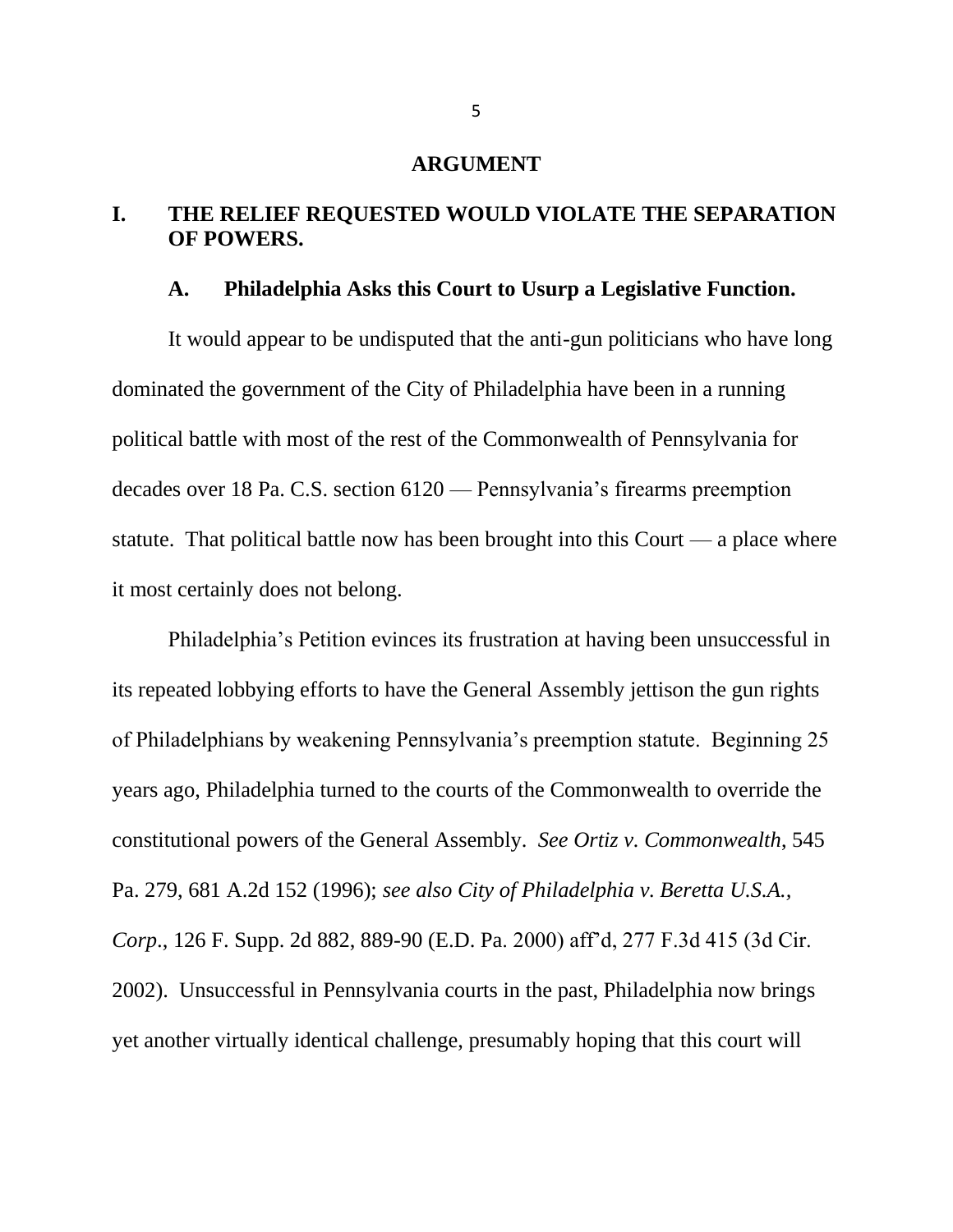reject established principles of *res judicata* and collateral estoppel, causing a change in how Pennsylvania courts evaluate Philadelphia's claims.

The petition filed herein is a truly remarkable document, much more partisan and political than legal. For example, it begins by alleging:

[Y]oung Black and Hispanic lives are being lost at an alarming rate. The General Assembly is not alarmed. To the contrary, its reaction has been a longstanding campaign to **handcuff** local governments, aiming to prevent Philadelphia and other municipalities from enacting or enforcing policies that will save lives, all while refusing to enact **statewide** gun safety laws. **The General Assembly's actions have stoked the gun violence epidemic** in the Commonwealth's hardesthit communities. They cannot continue. [Petition, paras. 2-3] (emphasis added).]

Also, the Petition's "General Allegations" also sound more like campaign literature than legal pleadings, as they begin with the politically charged statement that "Gun violence in Pennsylvania is a public health crisis in which Respondents have actively played a key role." Petition, para. 28.

It should be noted that Petitioner has revealed that its hostility to the General Assembly is not limited to the issue at hand — a preemption law which restricts the powers of Philadelphia to disarm its residents. The Petition also attacks the General Assembly for not having clamped down on gun rights statewide: "the General Assembly has repeatedly blocked any attempt to loosen preemption restrictions, while steadfastly **refusing to act to curb gun violence at the state**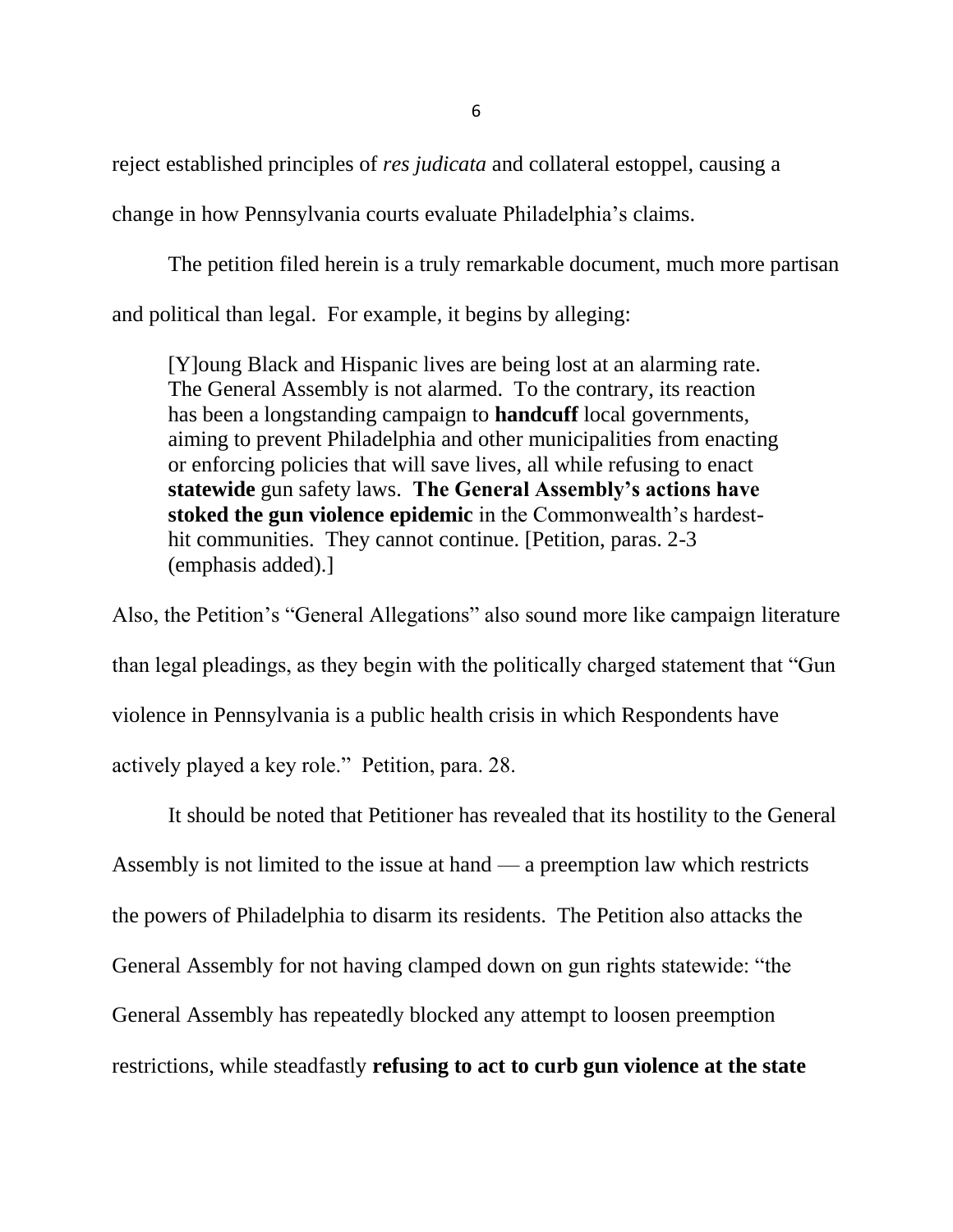**level**." Petition, para. 55 (emphasis added). The Petition blames the alleged "gun violence epidemic" on "the General Assembly's refusal to enact effective **statewide** laws." Petition, para. 61 (emphasis added). By predicating its claim on the General Assembly's failure to enact anti-gun laws statewide, Philadelphia shows its Petition is grounded in politics, not preemption.

### **B. The Relief Sought Cannot Be Granted by any Court.**

Seeking a declaratory judgment, the Petition calls upon this Court to "[d]eclare that by prohibiting the City of Philadelphia from enacting firearm regulations ... Respondents have violated" Article I, Sect. 1 of the State Constitution. Petition, para. 153. The extraordinary nature of the relief being sought is best illustrated by attempting to postulate how an order granting Petitioners' relief might read:

The Court declares that the General Assembly has failed to exercise in a proper fashion the legislative power exclusively vested in it by the State Constitution, both by its refusal to enact sensible gun control statewide, and also by its previously judicially approved exercise of its well established authority to preempt Philadelphia from imposing additional unconstitutional gun controls on the residents of that city.

Seeking injunctive relief, the Petition asks the Court to "[e]nter a permanent injunction that (a) compels Respondents to cease their violations of Article I, Sect. 1 of the Pennsylvania Constitution, and to cease their violation of their obligation to maintain order and to preserve the safety and welfare of all citizens, and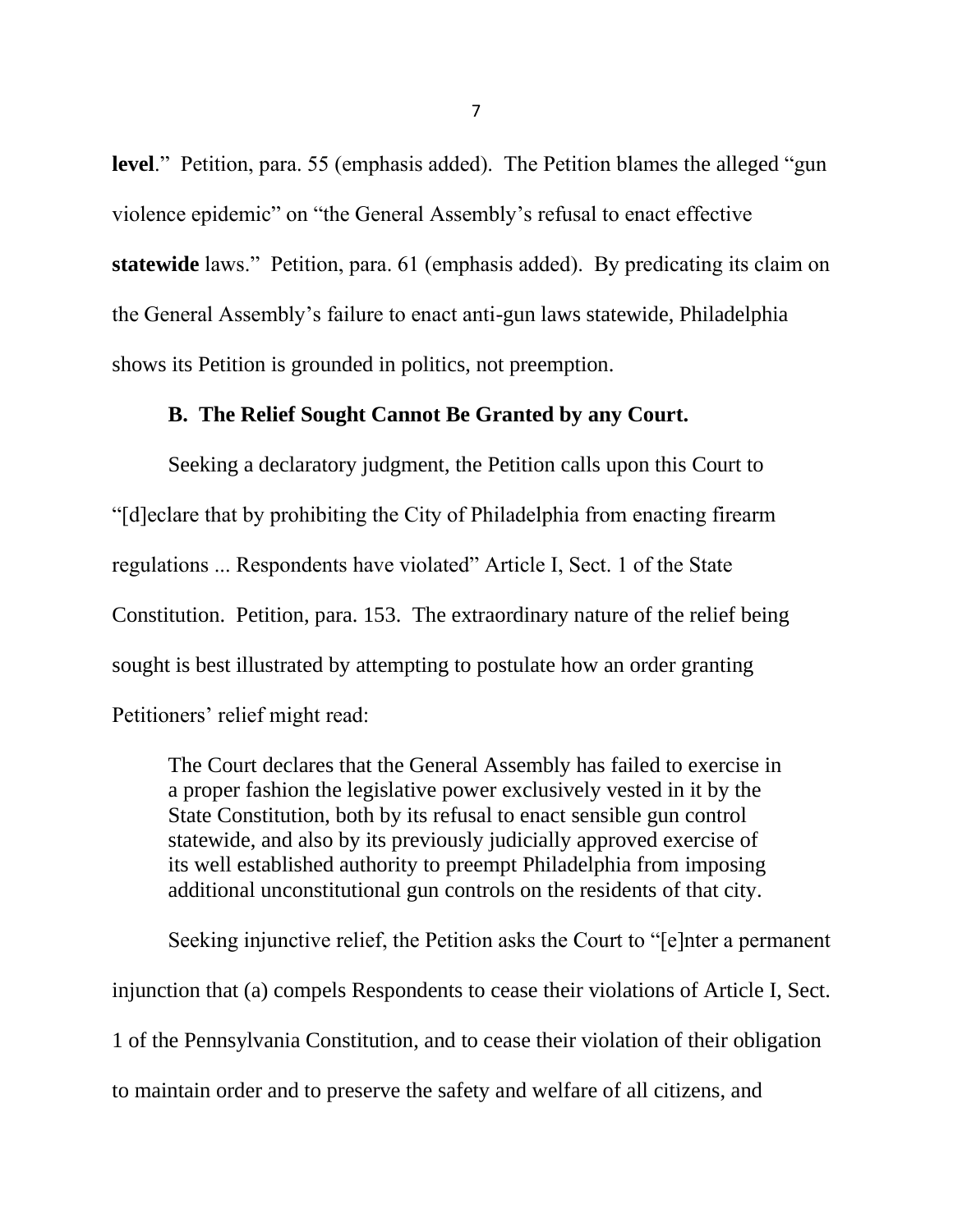(b) prohibits further enforcement of the Firearm Preemption Laws...." Petition,

para. 156. Presumably, such an injunction might read something like this:

The Court reverses all contrary prior decisions of Pennsylvania courts and enjoins the General Assembly from having enacted the Firearms Preemption Act of 1996, and hereby directs and orders the General Assembly to enact a new law which restricts the gun rights of all Pennsylvanians as well as empowering Philadelphia to impose any firearms infringement it might choose to impose on its residents.

No court has the authority to issue orders of this kind.

## **C. The Separation of Powers Principal Is Necessary to Protect against Tyranny.**

Most of the Preliminary Objections raised by Respondents have focused on

the Pennsylvania Constitution's allocation of authority between the General

Assembly, the Commonwealth's legislative branch, and the Philadelphia City

Government under Home Rule and the Firearms Preemption law. Respondent

General Assembly began its preliminary objections with a defense of its own

prerogatives with the heretofore unquestioned principle that "[t]he legislative

power of the Commonwealth is vested exclusively in the General Assembly."

General Assembly Objections at 1. These preliminary objections included a robust

defense of those powers against intrusion by the judiciary:

The General Assembly, as a co-equal branch of government, has discretion under the Pennsylvania Constitution to decide for itself whether to enact a particular piece of legislation; the judiciary has no authority to interfere with the General Assembly's exercise of such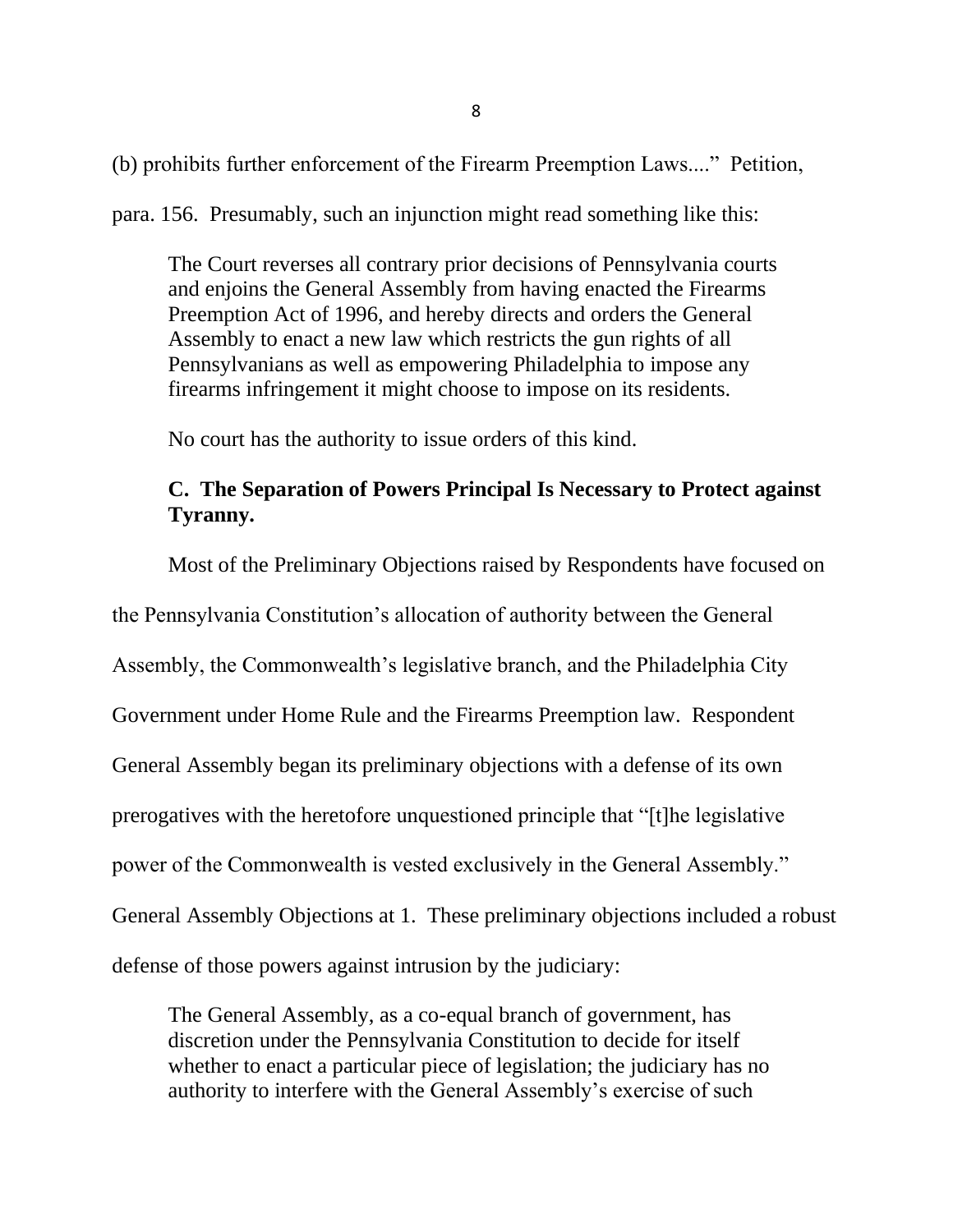discretion, which is for the legislative body alone to decide. [*Id*. at 16.]

The General Assembly objections correctly concluded that "it is the province of the legislature, not the judiciary, to determine the means necessary to address issues of public concern." *Id.* Similarly, Respondent Commonwealth of Pennsylvania's objections noted that "[t]he relief Petitioners seek indeed not only infringes upon the Legislative Branch's Article II, Section 1 powers, but also runs afoul of other constitutional safeguards...." Pennsylvania Objections at 5.

Respondent Speaker of the House explained that granting relief to Philadelphia would require the Court to issue an order directing legislation to be enacted by the General Assembly: "it would ignore every constitutional norm for this Court to enjoin enforcement of Section 6120 and compel the General Assembly to pass that which it previously chose not to." Speaker Objections at 12. The Speaker's filing raises a critical issue: does this Court have authority to order the General Assembly to enact legislation?

The Pennsylvania Supreme Court robustly embraces the principle of the separation of powers embedded in the Commonwealth's governmental structure:

[A]lthough not expressed in our Constitution, [Separation of Powers principle] is implied by the specific constitutional grants of power to, and limitations upon, each co-equal branch of the Commonwealth's government. Our Constitution vests legislative power in the General Assembly, which consists of the Senate and the House of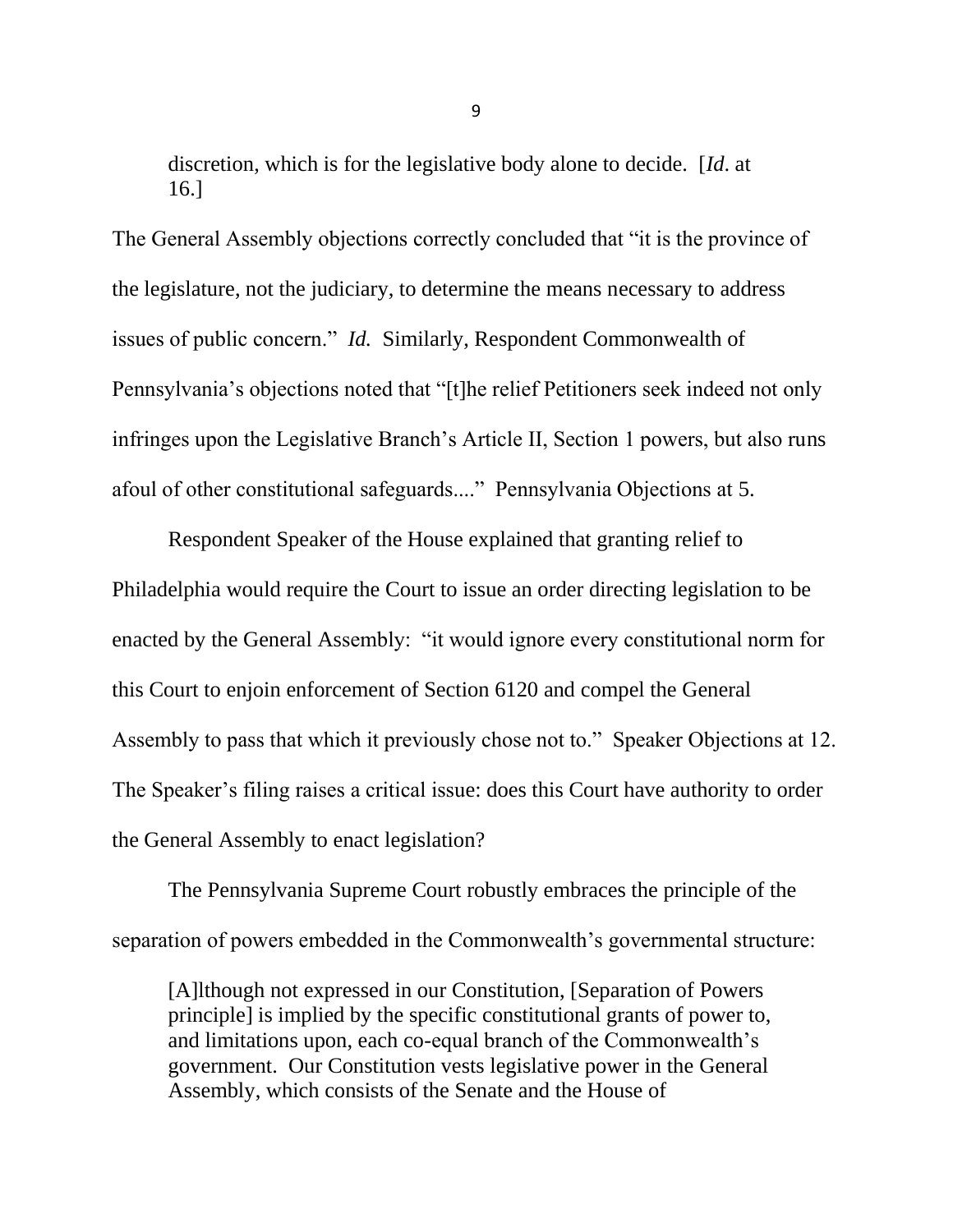Representatives. See Pa. Const. art. II, § 1. [*Robinson Twp. v. Commonwealth*, 623 Pa. 564, 606-07 (2013).]

Indeed, the Constitution declares: "The legislative power of this Commonwealth shall be vested in a General Assembly, which shall consist of a Senate and a House of Representatives." Pa. Const. Art. II, § 1.

Separation of Powers is a vital structural protection for liberty. Although this case addresses separation of powers at the state level under the Constitution of Pennsylvania, James Madison's defense of the doctrine in Federalist No. 47 is instructive: "The accumulation of all powers, legislative, executive, and judiciary, in the same hands, whether of one, a few, or many, and whether hereditary, selfappointed, or elective, may justly be pronounced the very definition of tyranny." G. Carey & J. McClellan, eds., Federalist 47, The Federalist (Liberty Fund: 2001) at 249.

Throughout the Petition for Review, Petitioners challenge the General Assembly's enactment of Section 6120, rehearsing the losing policy arguments made on the floor of the House and Senate against its passage. However, nowhere does the Petition allege that the General Assembly was without authority to enact such a law. That is a fatal flaw in the Petition.

Instead, the sole constitutional claims of the Petition against Section 6120 and subsequent amendments (discussed by Petitioners at paras. 131-138) are that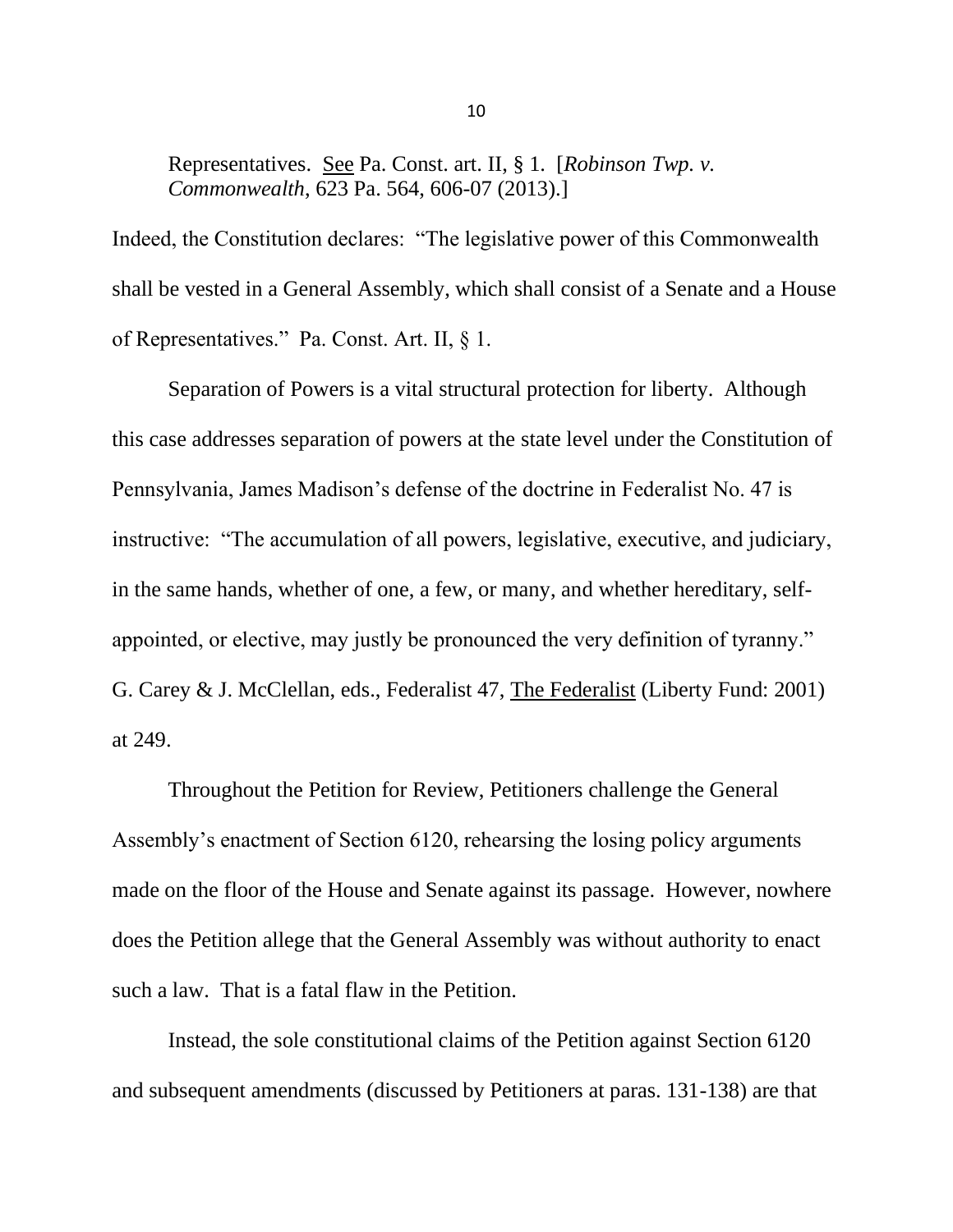they violate the Constitution's Article I Declaration of Rights, not that the General Assembly acted *ultra vires*. 3 Article I, Section 1 of the Pennsylvania Constitution is a weak reed indeed on which to rely. Respondents' preliminary objections demonstrate that Petitioners are actually asking the Court to re-weigh the policy considerations aired in the General Assembly and to reach a different conclusion, thereby usurping the legislative power exclusively vested in the General Assembly. *See, e.g.,* General Assembly Objections at 16.

 $3$  The Petition further reveals the political nature of this action when it alleges that the General Assembly's failure to repeal Section 6120 — a purely legislative/political action — has caused harm to Petitioners. *See* Petition, paras. 133, 138, 144, 151.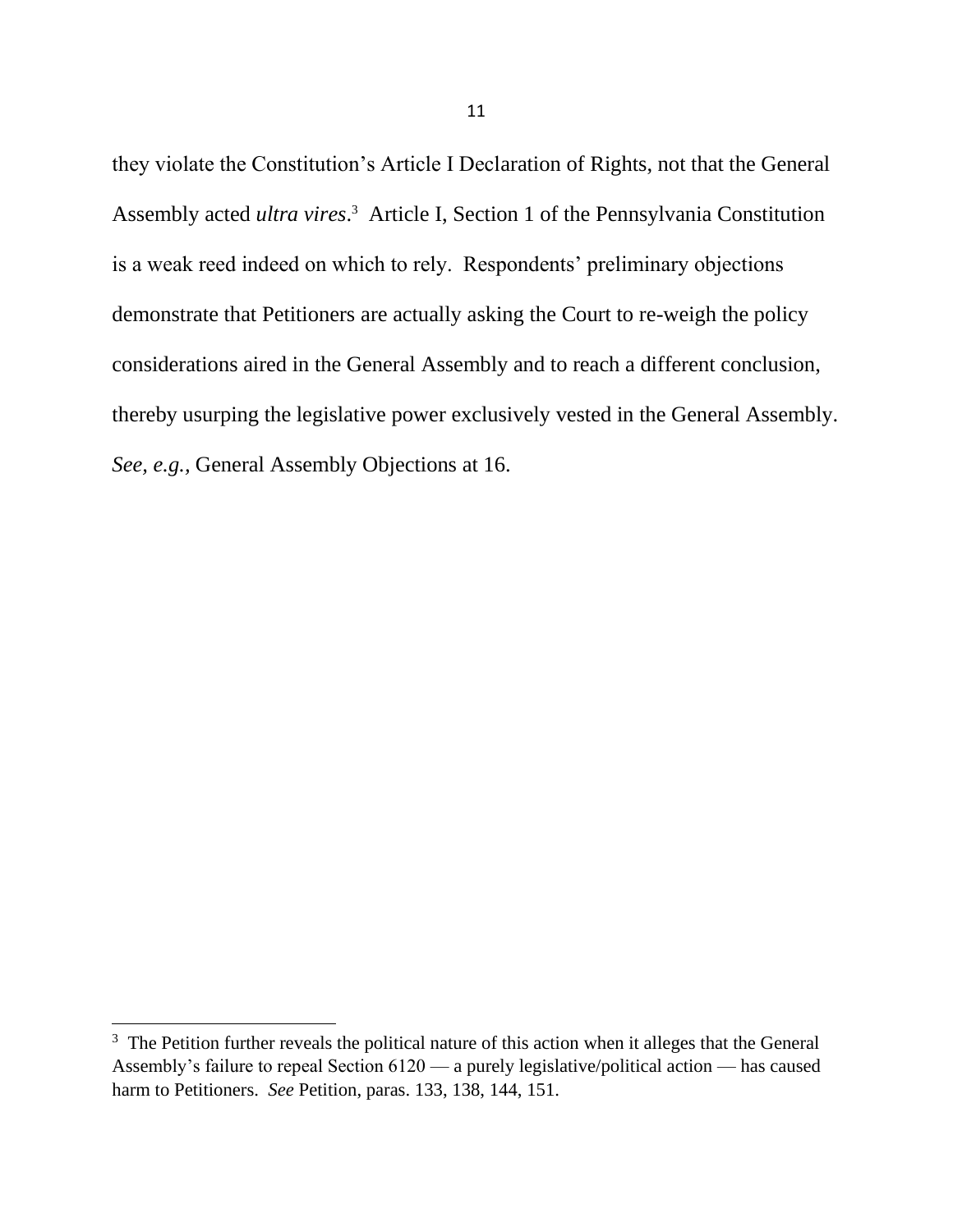### **II. THE PETITION IS ENTIRELY PREDICATED ON FALSE ASSUMPTIONS ABOUT GUN VIOLENCE.**

The Petition is based upon unstated presuppositions about the evils of firearm ownership, as if the very existence of a firearm causes people to commit violent acts. The statistics give lie to this implicit assumption. Firearm ownership in cities is significantly lower than ownership in suburbs and rural areas. In 2013, the household gun ownership rate in rural areas was 2.11 times greater than in urban areas. Suburban households are 28.6 percent more likely to own guns than urban households. *See* "Why Own a Gun? Protection Is Now Top Reason," PEW Research Center (Mar. 12, 2013). Yet, despite lower gun ownership, urban areas experience much higher murder rates. "The worst 1% of counties have 19% of the population and 37% of the murders.... But even within those counties the murders are very heavily concentrated in small areas." *See* ["Murders in US very](https://crimeresearch.org/2017/04/number-murders-county-54-us-counties-2014-zero-murders-69-1-murder/)  [concentrated: 54% of US counties in 2014 had zero murders, 2% of counties have](https://crimeresearch.org/2017/04/number-murders-county-54-us-counties-2014-zero-murders-69-1-murder/)  [51% of the murders.](https://crimeresearch.org/2017/04/number-murders-county-54-us-counties-2014-zero-murders-69-1-murder/)" Crime Prevention Research Center (Apr. 25, 2017). So, clearly, other factors are driving gun violence in Philadelphia instead of what Petitioners allege — the presence of firearms.

Moving from the presuppositions to the allegations, the Petition can be summarized as follows: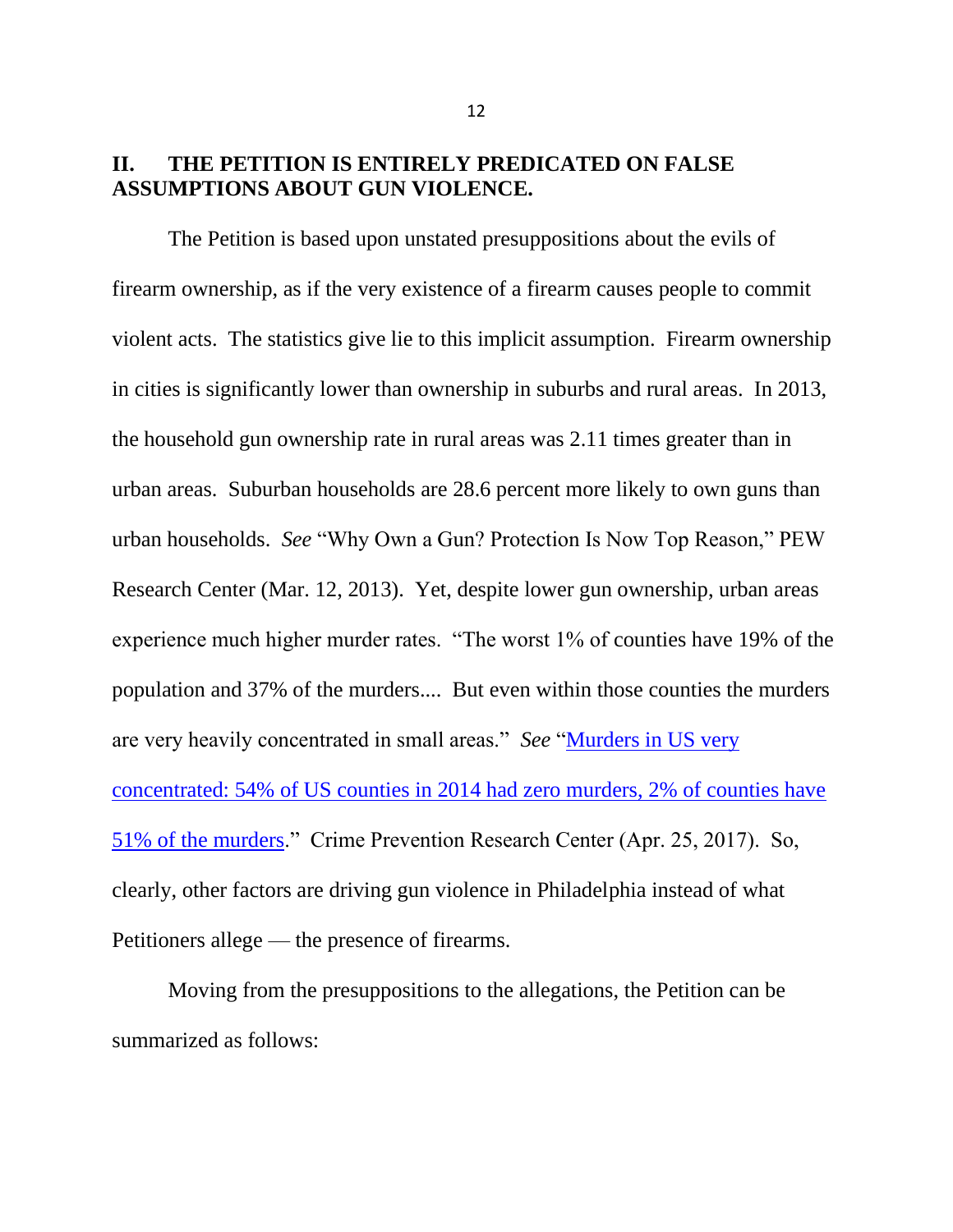1. Philadelphia<sup>4</sup> alleges that it suffers from what it calls massive "gun violence," thereby placing the blame entirely on state laws which do not sufficiently restrict the presence of guns. Philadelphia fills 34 pages of its 87-page Petition with descriptions of tragic incidents of "gun violence," in what could be an effort to trigger an emotional response, so as to mask the weakness of its legal case. Notably, many, if not all, of the tragedies described in those 34 pages were the product of action that is already criminal, yet Philadelphia appears to think that further criminalizing the firearms involved will serve as a deterrent, rather than focusing efforts on those who commit criminal actions.

2. Philadelphia assigns exclusive blame for "gun violence" to the Pennsylvania General Assembly for limiting the City's power to impose restrictions on the right to keep and bear arms. Other factors are never addressed. For example, Philadelphia never mentions that criminals are less likely to commit crimes when they have increased concern about being arrested, convicted, and sentenced for violent and unlawful actions, than when they do not. There is good reason to believe that in Philadelphia the manner in which crime is being responded to has become one of the reasons for increased gun violence.

<sup>&</sup>lt;sup>4</sup> For ease of reference, these *amici* refer to the Petitioners as Philadelphia.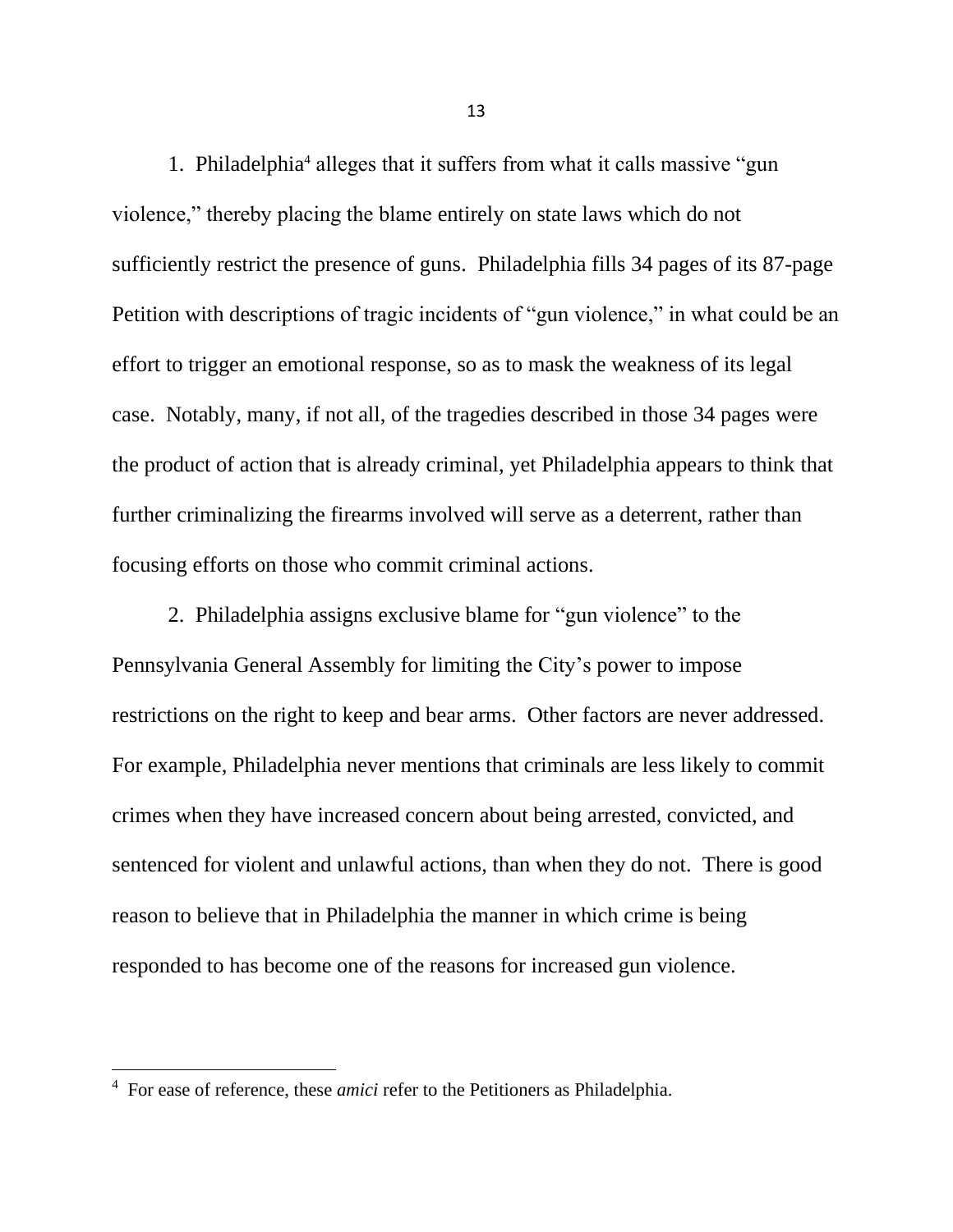The District Attorney of Philadelphia, Larry Krasner, has served since January 1, 2018. He was elected with almost \$1.45 million in campaign spending from billionaire George Soros.<sup>5</sup> He originally campaigned based on promises to reform the criminal justice system and reduce incarceration. During his time in office, his performance caused more than 150 former assistant district attorneys to sign a letter calling for his ouster, and for voters to back his challenger in an upcoming election. These former prosecutors wrote: "Homicides, violent crime, and illegal gun possessions in the city of Philadelphia have rapidly increased under the current administration." *See* C. Brennan, ["153 ex-prosecutors slammed DA](https://www.msn.com/en-us/news/crime/153-ex-prosecutors-slammed-da-larry-krasner-in-a-letter-the-innocence-project-took-aim-at-)  [Larry Krasner in a letter,](https://www.msn.com/en-us/news/crime/153-ex-prosecutors-slammed-da-larry-krasner-in-a-letter-the-innocence-project-took-aim-at-)" *The Philadelphia Inquirer* (Apr. 20, 2021). This article states:

The race enters its final month amid a **historic spike in homicides and gun violence in the city**. An Inquirer analysis last month found that although arrests for illegal gun possession have nearly tripled during Krasner's time in office, **conviction rates have fallen** from 63% to 49%. [*Id*. (emphasis added).]

<sup>&</sup>lt;sup>5</sup> See C. Stimson, "<u>Meet Larry Krasner, the Rogue Prosecutor Wreaking Havoc in Philadelphia</u>," *The Daily Signal* (Oct. 29, 2020) ("A straight line can often be drawn from their anti-cop attitudes and their radically dangerous policies to increases in violent crime. And in Krasner's case, even to the death of a Philadelphia police officer.... The United States attorney in Philadelphia, William McSwain, laid it all out this past March in a press statement, saying, 'The murder was the direct result of Philadelphia District Attorney Larry Krasner's pro-violent defendant policies.'")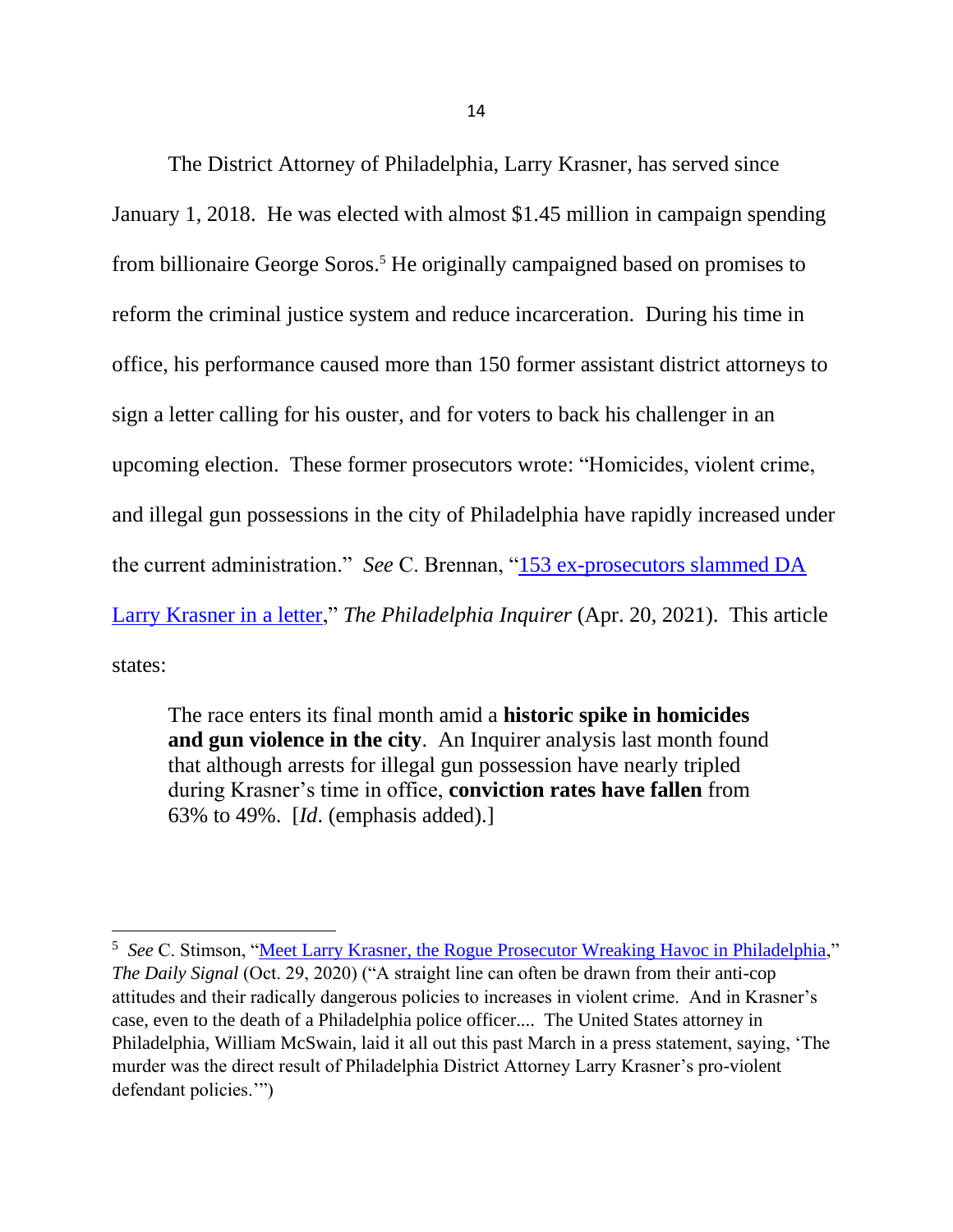Not surprisingly, Philadelphia's Petition ignores all of the factors identified by these former prosecutors as reasons that gun crime has increased.

3. Philadelphia's Petition often implies, and occasionally alleges in passing,<sup>6</sup> that more gun regulations would reduce the incidence of "gun violence." In paragraph 96, it alleges that "[s]tudies ... confirm the life-saving effects of licensing laws," with footnotes that take two-thirds of a page. Among the "authorities" cited is the Giffords Law Center, which is one of the most aggressive anti-firearms groups in the nation. However, studies used by anti-gun groups are often deeply flawed. *See, e.g.*, John R. Lott, Jr., *Gun Control Myths* (2020). Moreover, there are other studies not cited which reach very different conclusions. Americans have been conditioned by the anti-gun lobby (and its friends in the mainstream media) to automatically assume that, if you restrict or ban gun ownership, people will be safer, but that would be a false assumption for many reasons. Consider the following:

• "Every place that has banned guns (either all guns or all handguns) has seen murder rates go up. You cannot point to one place where murder rates have fallen, whether it's Chicago or D.C. or even island

<sup>&</sup>lt;sup>6</sup> The Petition asserts that Philadelphia would like to enact "an effective gun safety approach that would save the lives, property, and bodily integrity of Pennsylvania residents," but saying it certainly doesn't make it so. Petition, para. 56.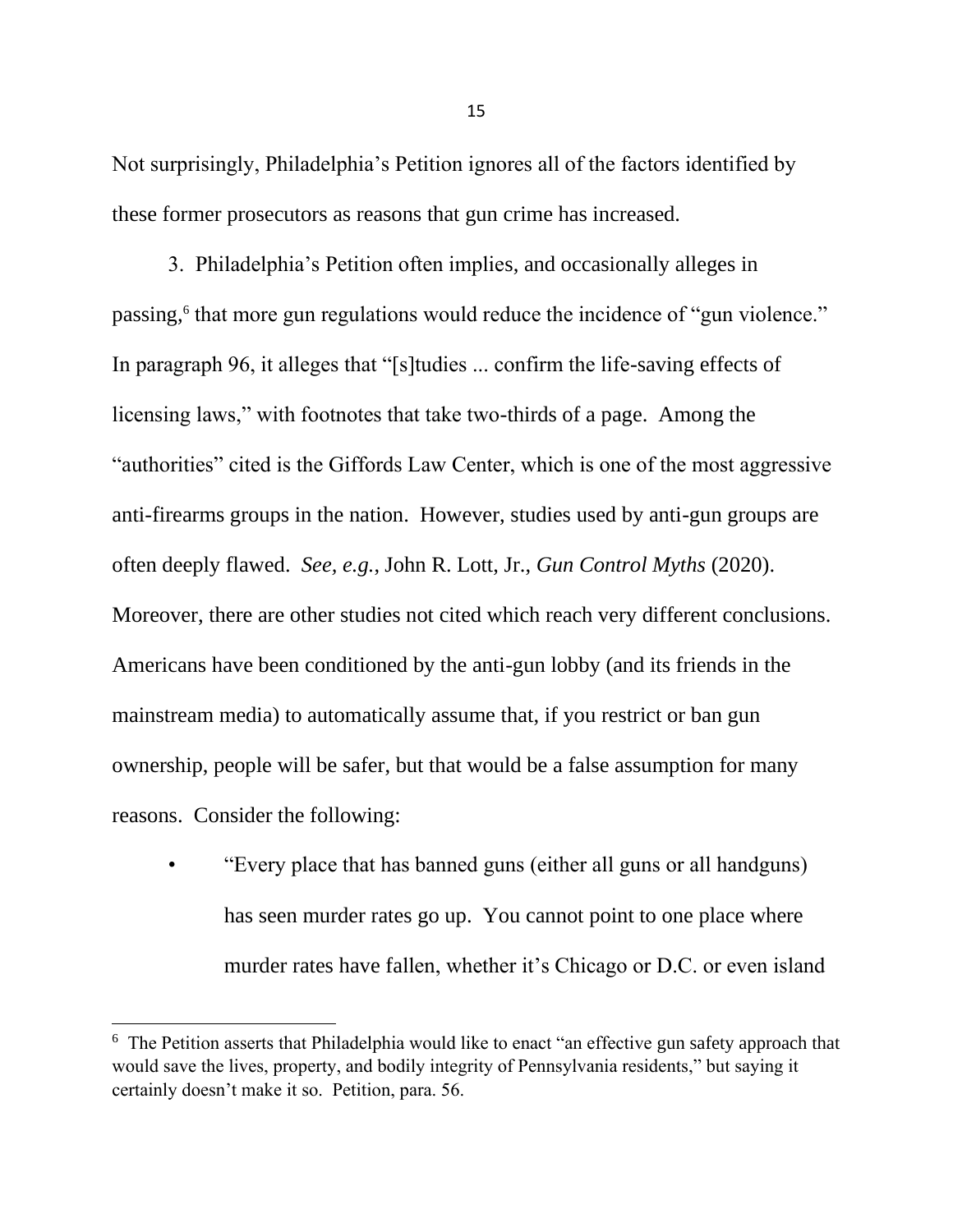nations such as England, Jamaica, or Ireland." *See* "Updated: Murder and Homicide Rates Before and After Gun Bans," Crime Prevention Research Center (Apr. 16, 2016).

- In big cities, there are many factors at play other than restrictions on guns, including drug trafficking and gang violence. For example, "[h]omicides in Baltimore largely involve criminals killing criminals. 82% of victims have criminal record. The average victim had 10.8 arrests, with 4.1 of those being drug offenses. Sixty-seven percent had an arrest record for drugs. Forty-four percent had an arrest record for gun crimes. Twenty-nine percent of victims were clearly known by the police to be members of 'drug crews or gang' members. Obviously, some of those 18% who didn't have an arrest record were probably also engaging in or suspected of criminal activity." ["Analysis of Murder Data in Baltimore,](https://crimeresearch.org/2020/04/analysis-of-murder-data-in-baltimore-82-of-victims-have-criminal-record-81-of-suspects-have-c)" Crime Prevention Research Center (Apr. 6, 2020).
- Whenever guns are restricted, the persons who will comply with the gun laws are law-abiding persons. Criminals have already demonstrated that they do not obey criminal laws, and they do not and will not obey gun laws. As law-abiding persons are disarmed, they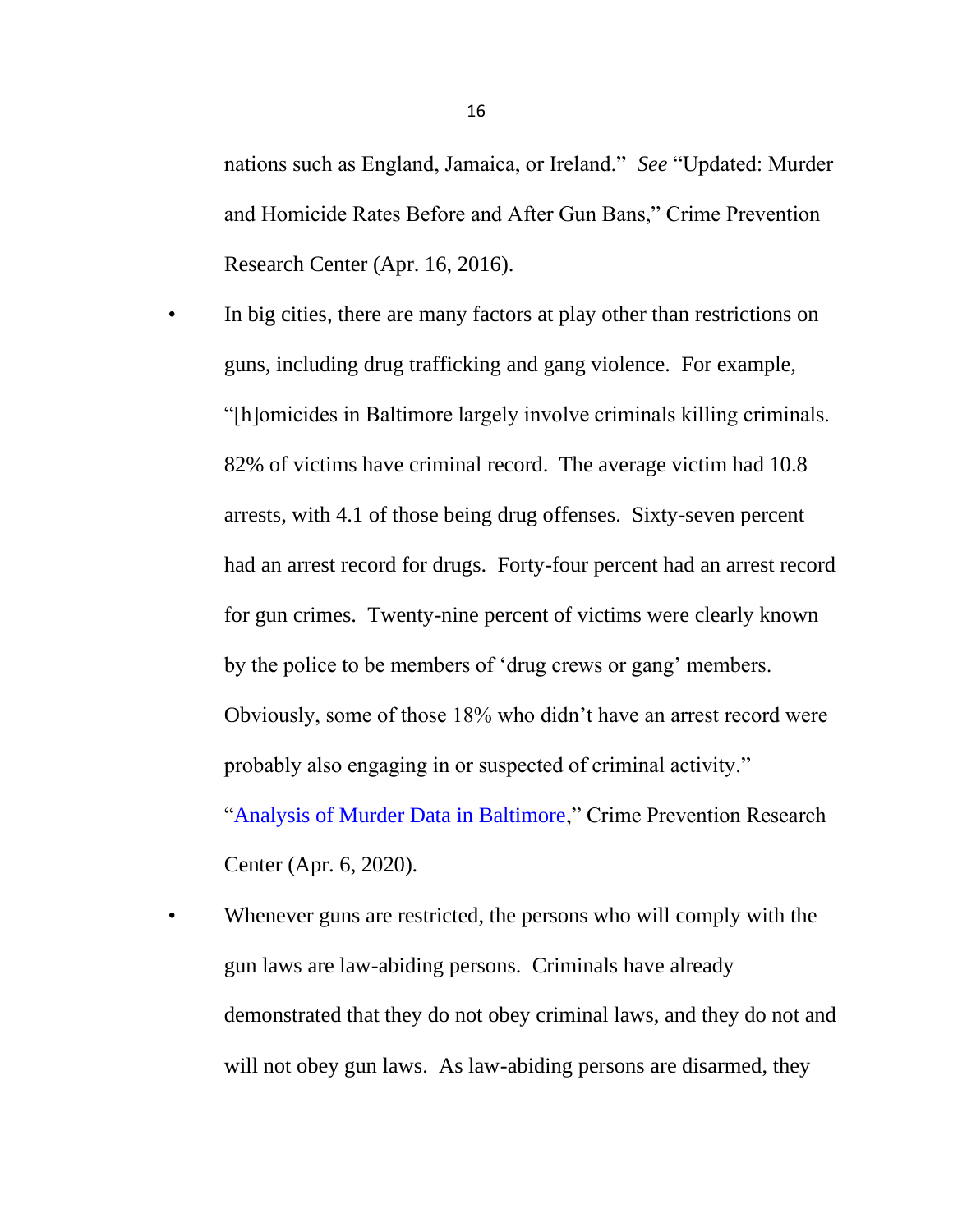are prevented from exercising their right to defend themselves from persons who have and will continue to have guns. *See, e.g.*, ["Defensive Gun Uses by People Legally Carrying Guns: Cases from](https://crimeresearch.org/2021/04/defensive-gun-uses-by-people-legally-carrying-guns-cases-from-april-to-may-2020/)  [April to May 2020,](https://crimeresearch.org/2021/04/defensive-gun-uses-by-people-legally-carrying-guns-cases-from-april-to-may-2020/)" Crime Prevention Research Institute (Apr. 27, 2021).

- Firearm bans create gun free zones which facilitate mass public shootings. "During the 21<sup>st</sup> Century, 89 percent of mass public shootings in the United States occurred in places where Americans were prohibited from carrying. A. Hawkins, ["Study: 89% of 21st](https://www.breitbart.com/politics/2019/07/31/study-89-of-21st-century-mass-shootings-occurred-in-gun-free-zones/)  [Century Mass Shootings Occurred in Gun-Free Zones,](https://www.breitbart.com/politics/2019/07/31/study-89-of-21st-century-mass-shootings-occurred-in-gun-free-zones/)" *Breitbart*  (July 31, 2019).
- Whereas law violating criminals in Philadelphia appear to be well armed, law-abiding Philadelphians find that it is not that easy to arm themselves. In fact, there are only 26 Federal Firearms Licensed Dealers ("FFLs") listed on the [website of the Bureau of Alcohol,](https://www.atf.gov/firearms/listing-federal-firearms-licensees)  [Tobacco, and Firearms](https://www.atf.gov/firearms/listing-federal-firearms-licensees) operating within the City of Philadelphia to serve its 1.6 million residents, or a ratio of one FFL for every **61,538**  persons. Compare that to the rest of the Commonwealth which has one FFL to serve every **3,575** persons (where the state population of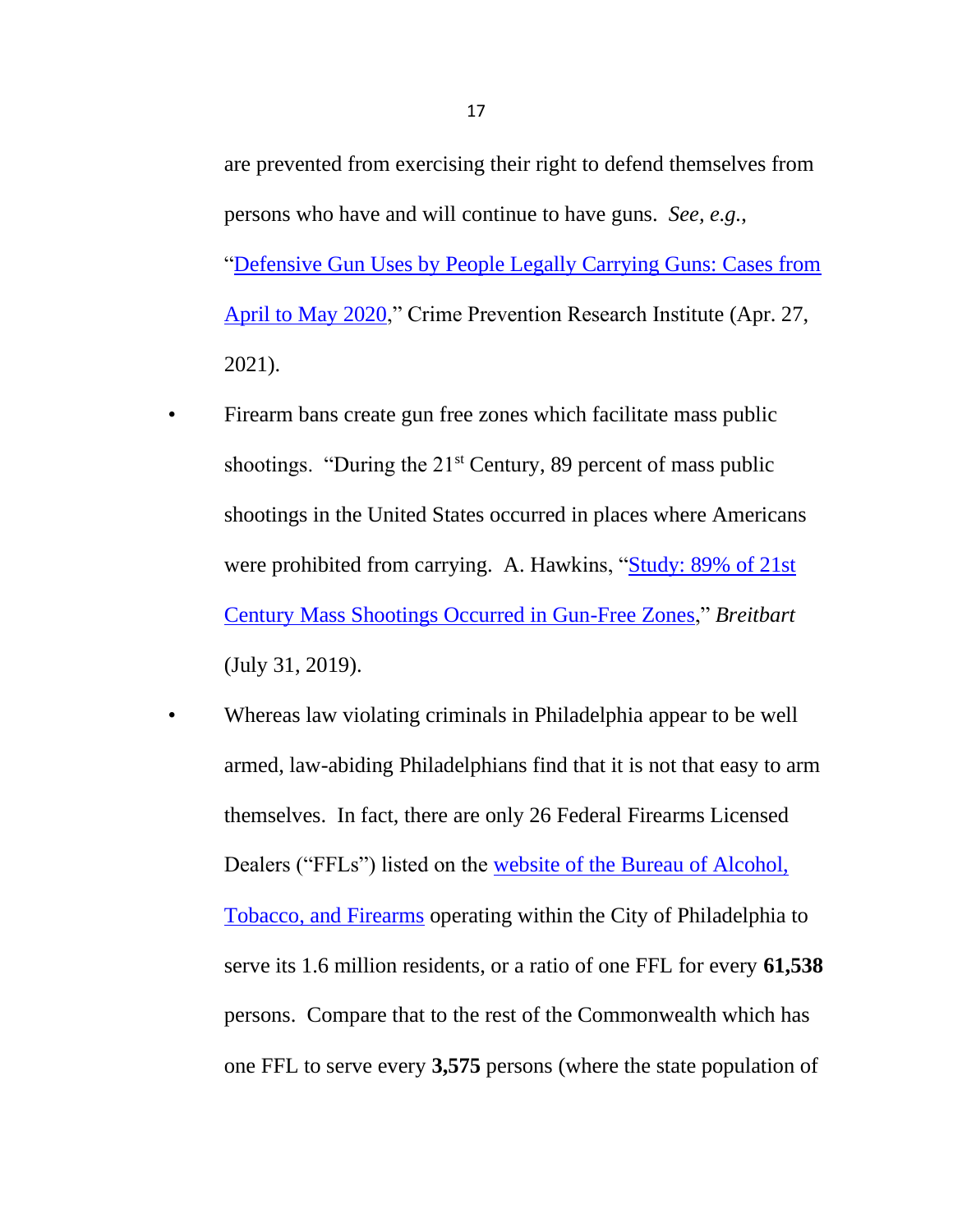12.8 million is served by 3,159 FFLs). Among the reasons for this vast difference are Philadelphia's highly restrictive rules as to where a FFL may be located — zoning rules which are not preempted by the Commonwealth. *See Gun Range, LLC v. City of Phila.*, 189 A.3d 28 (Pa. Commw. Ct. 2018).

4. While never directly challenging the authority of the General Assembly to impose restrictions on its home rule charter, Philadelphia indirectly challenges the General Assembly's authority under three bogus theories.

**Count I** asserts that this Court should find that the General Assembly's policy decisions have resulted in a "state-created danger" in violation of the Commonwealth's duty under Article I, Section 1 of the Pennsylvania Constitution to protect "life and liberty." The Petition fails to cite even one case in support of this novel theory.

**Count II** asserts a substantive due process claim, also based on Article I, Section 1 of the Pennsylvania Constitution, even though other provisions of the Constitution provide for specific due process of law.

**Count III** alleges interference with delegated public health powers, apparently seeking to ride the wave of concern about COVID-19 by converting "gun violence" into a public health problem.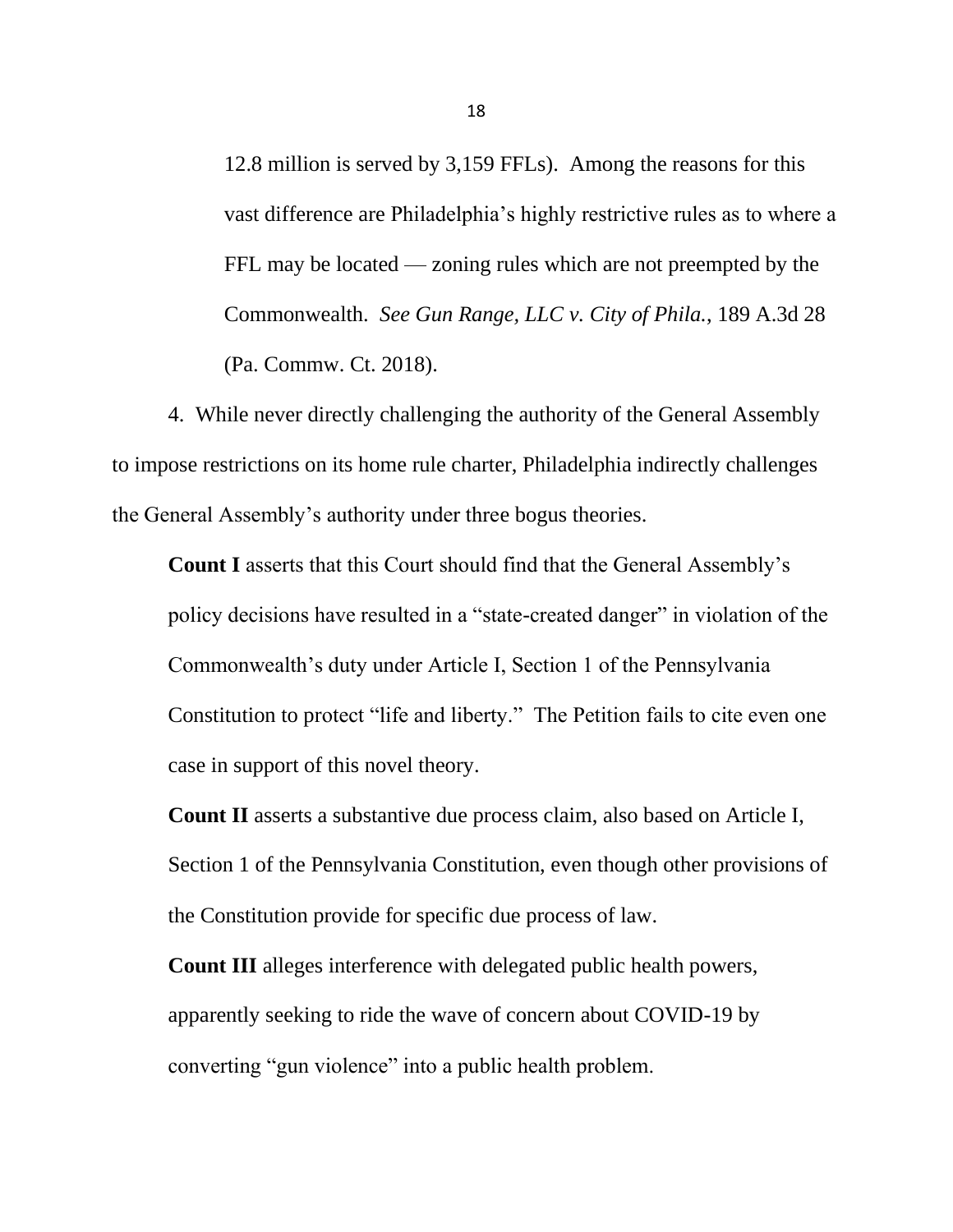Lastly, it is notable as to what the Philadelphia Petition **fails** to do:

1. The only section of the Pennsylvania Constitution on which Philadelphia relies is Article I, Section I, but that provision does not do what Philadelphia claims. It protects the "certain inherent and indefeasible rights" including "defending life and liberty," as well as "acquiring, possessing and protecting property..." Thus, two aspects of self-defense are expressly protected: protection of one's own life, and one's own property — including "acquiring" and "possessing" property required to do so. Rather than supporting Philadelphia's broad assertion of power over firearms, the Declaration of Rights recognizes the "inherent" right of all Pennsylvanians to acquire the means to defend themselves, even if Philadelphia's current office holders would want to restrict their "liberty."

2. Philadelphia takes no responsibility, and gives no attention whatsoever, to other causes of "gun violence" which do not fit its theory of the case to assign blame to the General Assembly and to law abiding gun owners.

3. Philadelphia fails to mention even once any of the several reasons that restrictions on gun ownership have been shown to result in more, not less, crime.

4. Philadelphia fails to address Article I, Section 21 of the Pennsylvania Constitution, which protects "[t]he right of the citizens to bear arms." (The only two occasions in the Petition which even vaguely reference this provision of the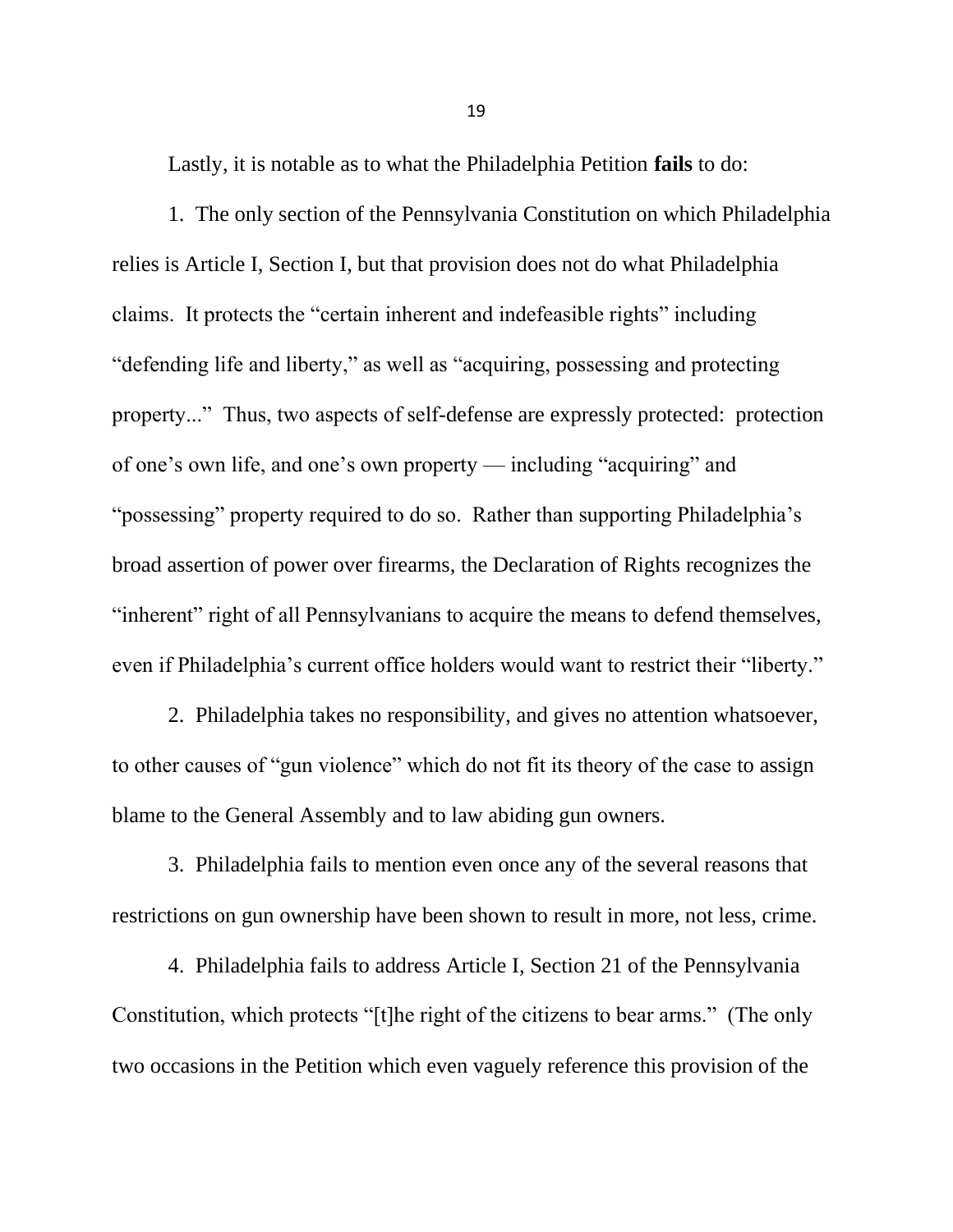Constitution are: page 48 in a quotation from a legislative journal) and on page 81 (in a quotation from a case with respect to its substantive due process argument).)<sup>7</sup>

5. Philadelphia fails to acknowledge situations where a firearm possessed by a law-abiding citizen was used in self-defense against criminals. For example, just in the past six months alone, there have been at least five publicized selfdefense shootings of criminals in the city of Philadelphia. In these reported cases, the presence of a firearm prevented or stopped a crime of violence. However, there are likely countless other unpublicized and possibly unreported instances where the presence of a lawfully possessed firearm was sufficient by itself to deter a violent crime. However, if successful in this suit, Philadelphia's proposed gun restrictions would restrict the ability of law-abiding citizens to acquire firearms to protect themselves. The publicized examples include:

• On November 30, 2020, a customer with a permit shot a would-be robber who was armed. ["Customer Shoots, Kills Robbery Suspect](https://www.nbcphiladelphia.com/news/local/customer-shoots-kills-robbery-suspect-inside-northeast-philly-chicken-wing-takeout-s)  [Inside NE Philly Chicken Wing Takeout Spot,](https://www.nbcphiladelphia.com/news/local/customer-shoots-kills-robbery-suspect-inside-northeast-philly-chicken-wing-takeout-s)" *NBC10* (Nov. 30, 2020).

 $7$  Since Philadelphia has not enacted any of the gun restrictions that it discusses, only stating it would enact such restrictions if allowed to do so, Philadelphia lacks standing because there is no current case and controversy. At best, its Petition seeks an advisory opinion from this Court, which it may not give. *See* Pennsylvania Objections at 4.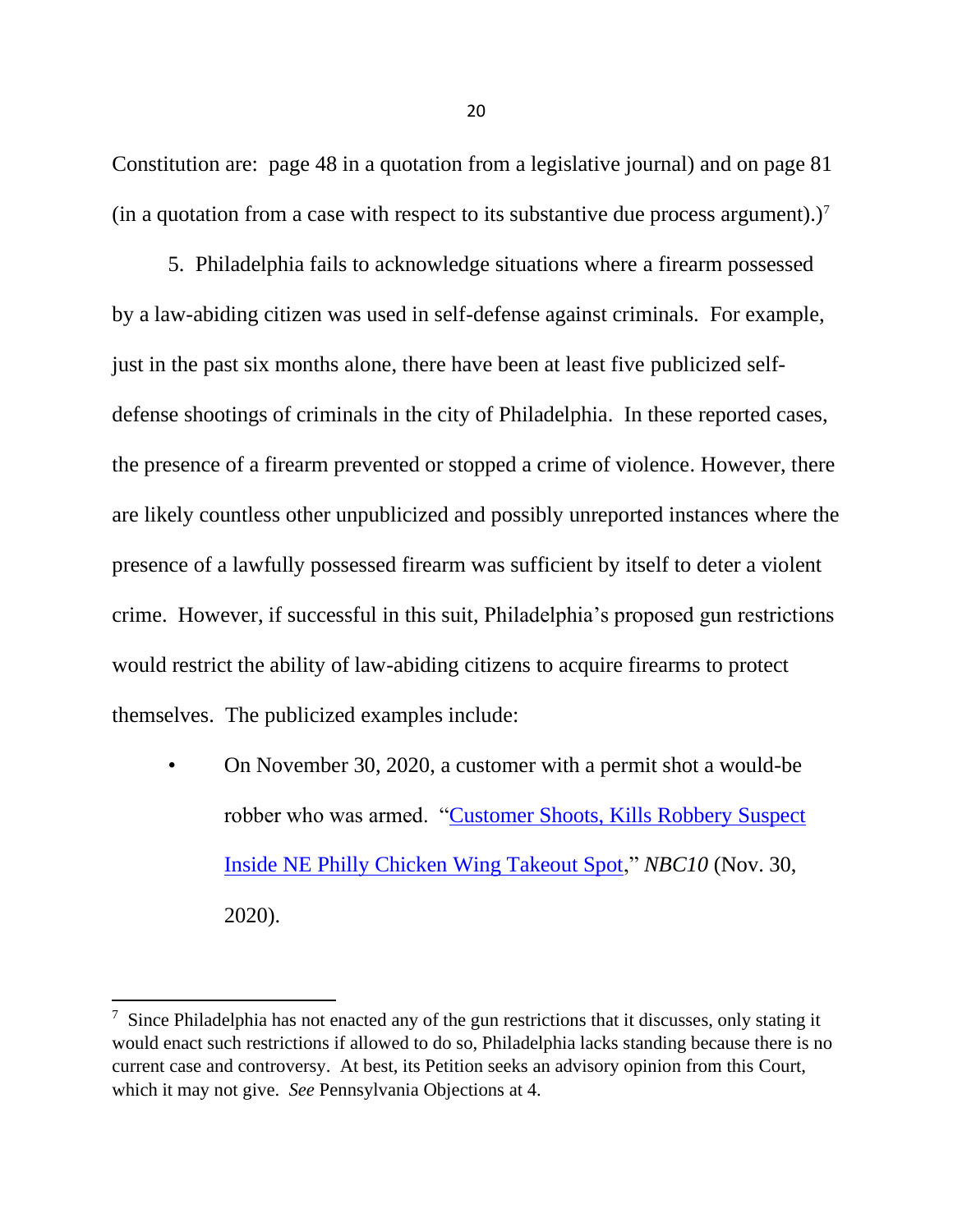- On December 5, 2020, a man attempting a carjacking was shot by a security guard. ["Alleged carjacker shot dead by security officer in](https://www.inquirer.com/news/carjacking-shooting-cvs-parking-lot-germantown-20201205.html)  [CVS parking lot in East Germantown,](https://www.inquirer.com/news/carjacking-shooting-cvs-parking-lot-germantown-20201205.html)" *The Philadelphia Inquirer*  (Dec. 5, 2020).
- Another attempted carjacker was shot on December 13, 2020 by a driver who "had a legal permit to carry a handgun." "Man dead [following attempted carjacking at gas station in Tioga-Nicetown,](https://6abc.com/tioga-nicetown-hunting-park-avenue-broad-street-a-plus/8740250/)  [police say,](https://6abc.com/tioga-nicetown-hunting-park-avenue-broad-street-a-plus/8740250/)" *6ABC* (Dec. 13, 2020).
- Yet another carjacker was shot on February 16, 2021 by a victim "who had a permit to carry a gun." "Carjacking Victim Shoots" [Suspect in Head in Center City, Philadelphia Police](https://philadelphia.cbslocal.com/2021/02/16/philadelphia-police-shooting-carjacking-victim-carjacker/) Say," *CBS Philly*  (Feb. 16, 2021).
- On February 21, 2021, a woman shot an intruder in her home in the middle of the night using a legally owned firearm. A neighbor told news reporters, "if he was getting into my house, I probably would have done the same thing if I had a gun." "Woman Shoots, Critically [Wounds Intruder in Kensington, Philadelphia Police Say,](https://philadelphia.cbslocal.com/2021/02/21/woman-shoots-intruder-kensington-philadelphia-police/)" *CBS Philly*  (Feb. 21, 2021).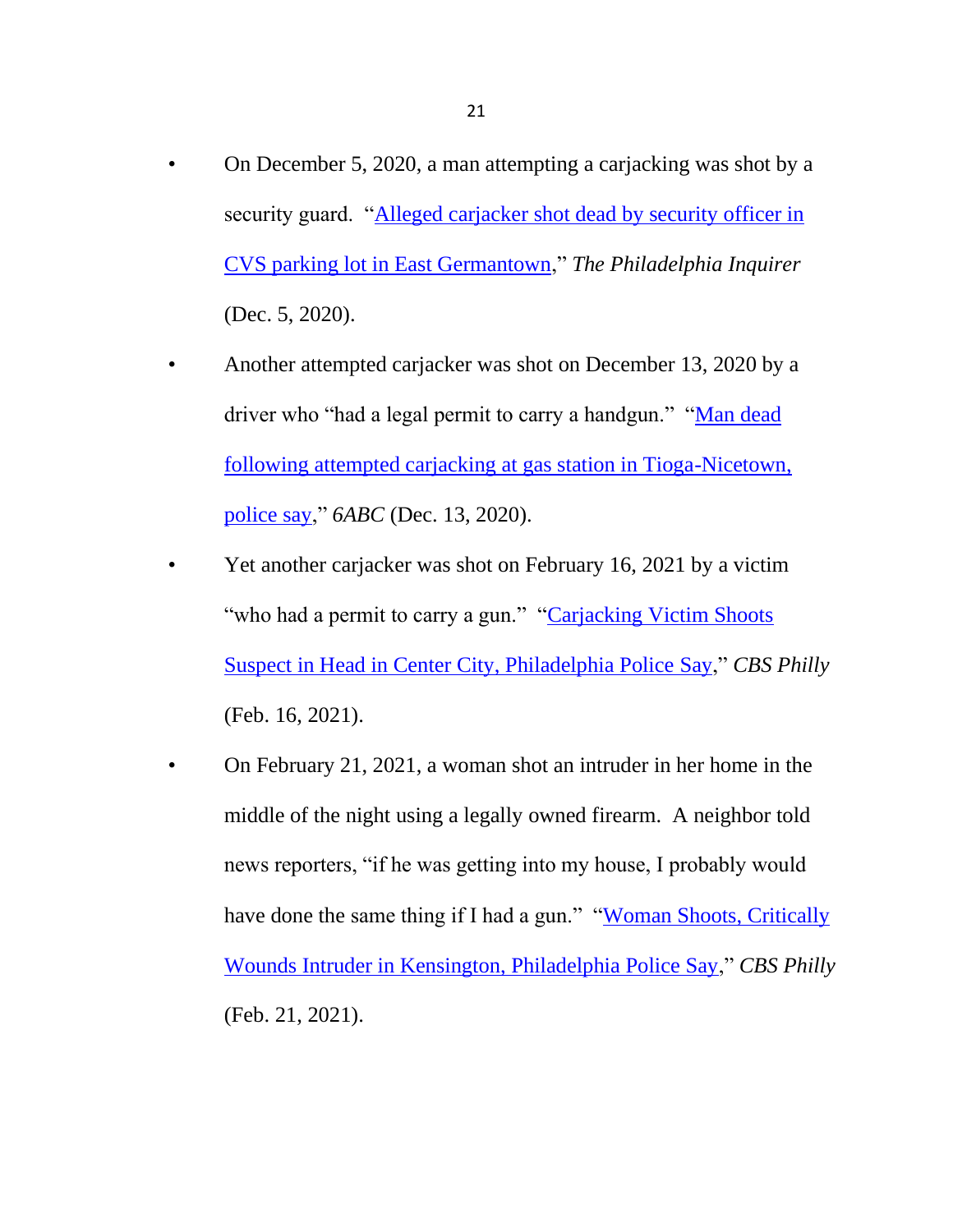### **CONCLUSION**

For the reasons set forth by Respondents, and for the additional reasons set out above, the Petition fails to state a claim upon which relief can be granted, and should be dismissed.

Respectfully submitted,

Of counsel: */s/ Gilbert Ambler* William J. Olson Gilbert Ambler Jeremiah L. Morgan I.D. No. 326124 WILLIAM J. OLSON, P.C. 20 S. Braddock Street 370 Maple Ave. W., Ste. 4 Winchester, VA 22601 (703) 356-5070 wjo@mindspring.com Counsel for *Amici Curiae*

Robert J. Olson AMBLER LAW OFFICES, LLC Vienna, VA 22180-5615 gilbert@amblerlawoffices.com

Dated: May 3, 2021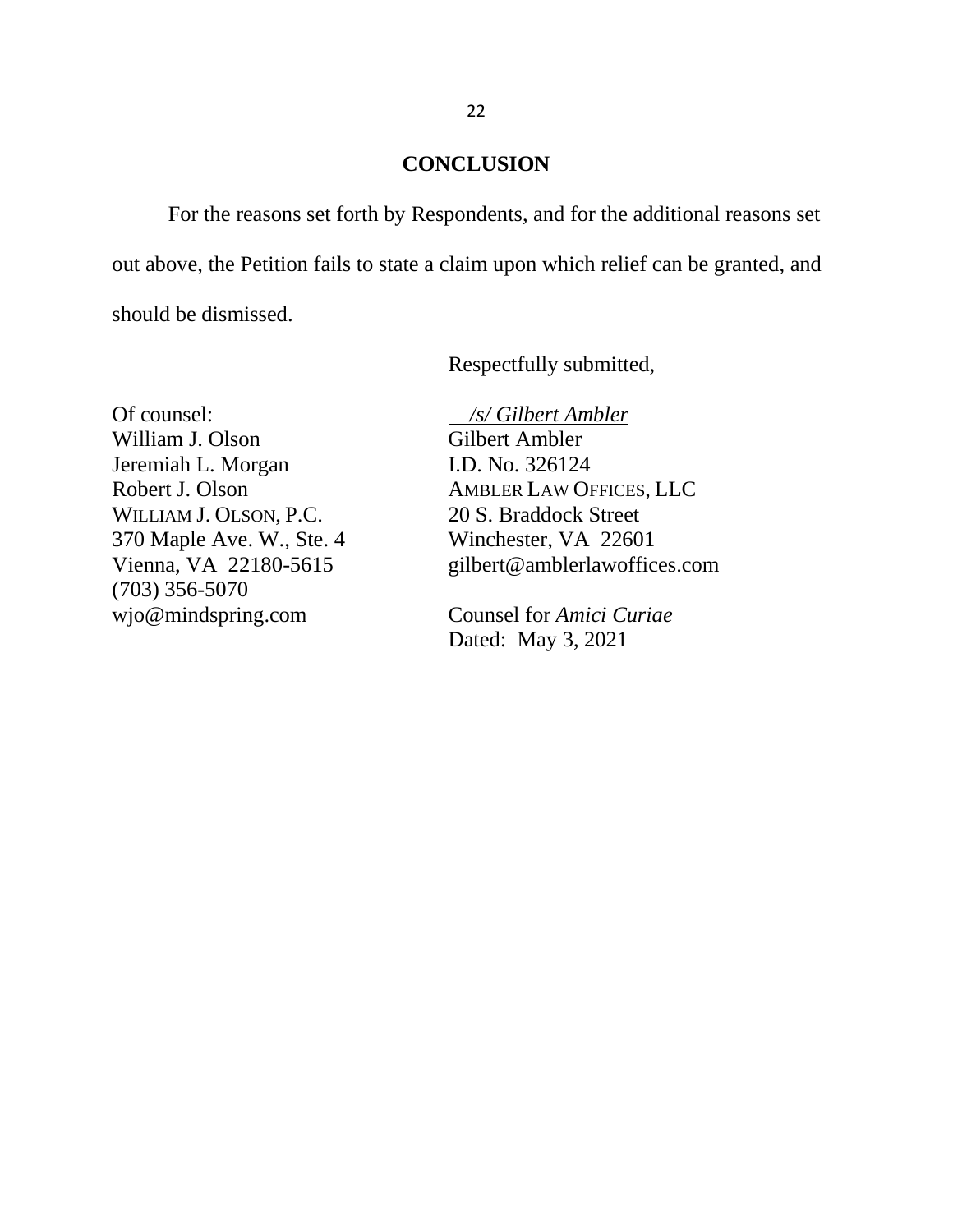# **Certificate of Compliance with PA. R.A.P. 127**

I, Gilbert Ambler, as counsel for the *Amicus Curiae* Gun Owners of America Inc., Gun Owners Foundation, Heller Foundation, and Conservative Legal Defense and Education Fund hereby certify, pursuant to PA. R.A.P. 127, that this filing complies with the provisions of the *Case Records Public Access Policy of the Unified Judicial System of Pennsylvania* that require filing confidential information and documents differently than non-confidential information and documents.

/s/ *Gilbert Ambler* 

Gilbert Ambler Ambler Law Offices ID 326124 20 S Braddock St. Winchester VA, 22601 (717) 333-8965 Attorney for *Amicus Curiae*